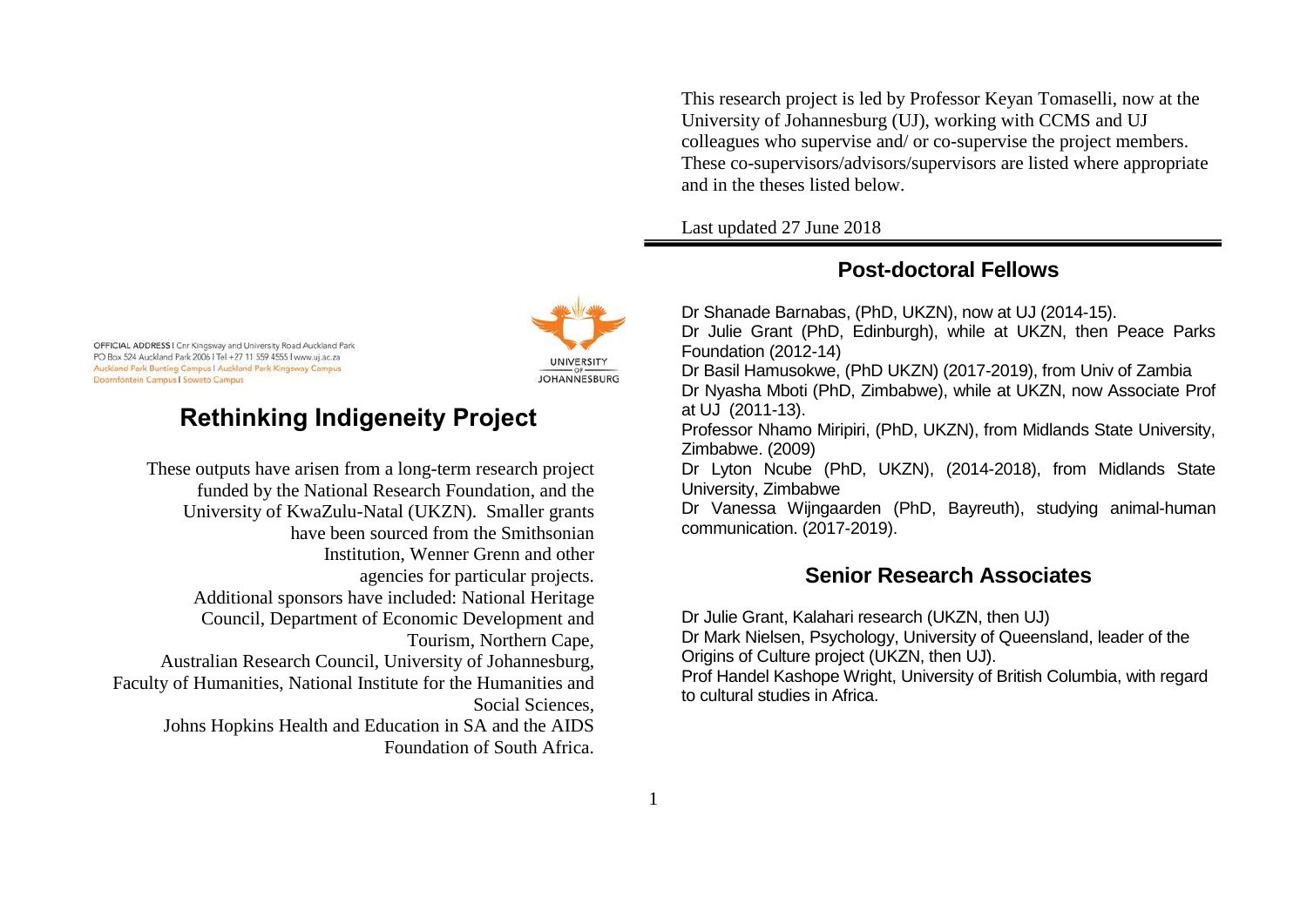## **Other Contributors**

The following, not mentioned in this list, have contributed in one way or another also: Dr Harry Wels (Free University of Amsterdam), Johan van Schalkwyk (Economic Development Agency, Northern Cape), William Ellis (University of Western Cape), and Dr Mariekie Burger (UJ), David Morris (McGregor Museum) and Nelia Oets.

### **Acknowledgements**

Successive directors and staff of the South African San Institute (SASI), The Bushman Council, Northern Cape Dept of Environment and Tourism, Transfrontier Parks Destinations, SA Broadcasting Corporation, CARITAS and the McGregor Museum, Kimberley, the Viljoen family, Hukuntsi, UNESCO, and Mary Lange and ARROW SA, the AIDS Foundatin SA and Johns Hopkins Health and Education in SA. Others who have contributed include Rob Waldron, film maker, and supervisors of some UKZN MA theses: Prof Ruth Teer-Tomaselli, Prof Donal McCracken, Dr Lauren Dyll, and successive project coordinators Chantel Oosthuysen, Vanessa Dodd, Varona Sathiyah and David Nothling. Thanks also to Dr Julie Grant and Charl Page, Megan Laws and Patricia Glyn.

We are especially appreciative of the following contributions from Khomani San, Belinda and Vetkat Kruiper, Dawid Kruiper, Klankie Kruiper, Lys (Lydia) Kruiper, Silikat van Wyk, Deon Nobitsen, Oeliset Org, Vinkie van der Westhuizen, Isak Kruiper, Toppies Kruiper, Buks Kruiper.

## **PhD Theses**

1. Currently registered

Bodunrin, I. (registered 2016). A decolonial interpretation of indigeneity, citizenship and identity of the !Xun and Khwe indigenous youths of South Africa. University of Johannesburg (Co-supervisor, Professor Nyasha Mboti)

Sathiyah, V. (registered 2016). Cultural tourism and representation strategies in the South African context: a case study of the Baleni and Fundudzi cultural camps on the African Ivory Route. University of Johannesburg (Co-supervisor, Professor Pier Paulo Franniselli)

Sehume, J. (registered 2016). Appraising the 'rethinking indigeneity' project using transdisciplinarity. University of Johannesburg (Cosupervisor, Professor Mariekie Burger)

#### 2. Completed

Heritage-making at the Wildebeest Kuil Rock Art Tourism Centre, Northern Cape: An Exploration. PhD Thesis. Supervisor: KG Tomaselli. [http://ccms.ukzn.ac.za/Files/articles/PhD\\_theses/Heritage](http://ccms.ukzn.ac.za/Files/articles/PhD_theses/Heritage-making%20at%20the%20Wildebeest%20kuil%20Rock%20Art%20Tourism%20Centre,%20Northern%20Cape%20an%20exploration.pdf)[making%20at%20the%20Wildebeest%20kuil%20Rock%20Art%20Touri](http://ccms.ukzn.ac.za/Files/articles/PhD_theses/Heritage-making%20at%20the%20Wildebeest%20kuil%20Rock%20Art%20Tourism%20Centre,%20Northern%20Cape%20an%20exploration.pdf) [sm%20Centre,%20Northern%20Cape%20an%20exploration.pdf](http://ccms.ukzn.ac.za/Files/articles/PhD_theses/Heritage-making%20at%20the%20Wildebeest%20kuil%20Rock%20Art%20Tourism%20Centre,%20Northern%20Cape%20an%20exploration.pdf)

Dyll-Myklebust, L. *'Lodge-ical' Thinking and Development Communication: !Xaus Lodge as a Public-Private-Community Partnership in Tourism.* PhD Thesis, 2011. Supervisor: KG Tomaselli. [http://ccms.ukzn.ac.za/Files/articles/PhD\\_theses/final%20thesis\\_lauren](http://ccms.ukzn.ac.za/Files/articles/PhD_theses/final%20thesis_lauren%20dyll-myklebust_16%20march%202012.pdf) [%20dyll-myklebust\\_16%20march%202012.pdf](http://ccms.ukzn.ac.za/Files/articles/PhD_theses/final%20thesis_lauren%20dyll-myklebust_16%20march%202012.pdf)

Francis, M. *Onibonabonephi – I saw where you were: Abatwa identity formation in the Drakensberg Mountains*. PhD Thesis, 2006. Supervisor: KG Tomaselli. [http://ccms.ukzn.ac.za/Files/articles/PhD\\_theses/francis%20phd.pdf](http://ccms.ukzn.ac.za/Files/articles/PhD_theses/francis%20phd.pdf)

Mhiripiri, N. *The Tourist Viewer, the Bushmen and the Zulu: Imaging, (Re) Invention and Negotiation of Identities*. PhD Thesis, 2008. Supervisor: KG Tomaselli.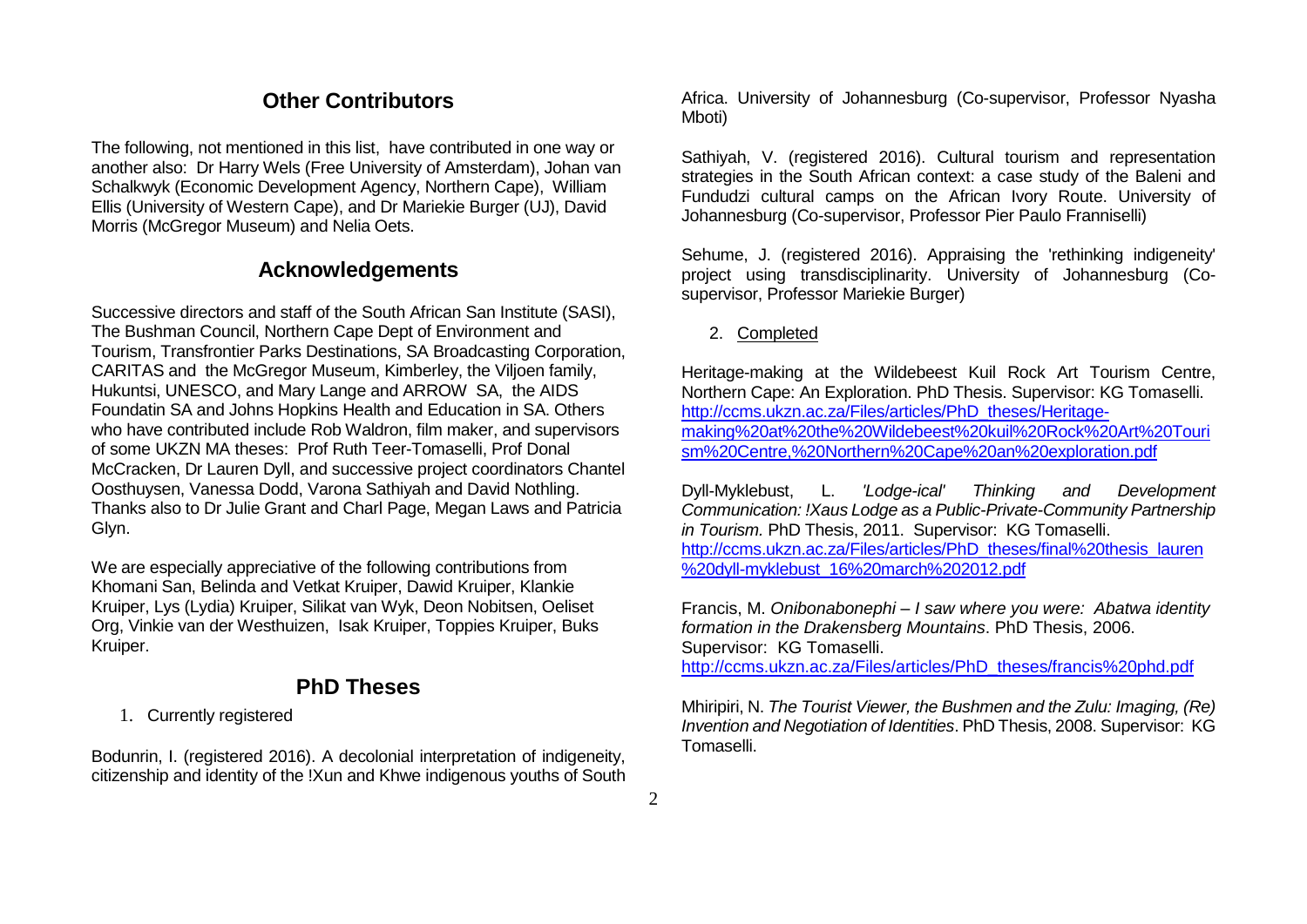[http://ccms.ukzn.ac.za/Files/articles/PhD\\_theses/nhamo%20anthony%2](http://ccms.ukzn.ac.za/Files/articles/PhD_theses/nhamo%20anthony%20mhiripiri%20final%20thesis%202.pdf) [0mhiripiri%20final%20thesis%202.pdf](http://ccms.ukzn.ac.za/Files/articles/PhD_theses/nhamo%20anthony%20mhiripiri%20final%20thesis%202.pdf)

## **MA Dissertations**

Barnabas, S. "I paint therefore I am?' An exploration of contemporary Bushmen art and its development potential in South Africa. 2009. Supervisor: KG Tomaselli.

[http://ccms.ukzn.ac.za/Files/articles/MA\\_dissertations/shanade%20ma](http://ccms.ukzn.ac.za/Files/articles/MA_dissertations/shanade%20ma.pdf) [.pdf](http://ccms.ukzn.ac.za/Files/articles/MA_dissertations/shanade%20ma.pdf)

Cleland-Stokes, S. Representing Aboriginality: A post-colonial analysis of key trends representing aboriginality in South Africa, Australian and Aotearoa/New Zealand film and an analysis of three films in the light of these trends. Full MA Thesis, 2002, *cum laude*. Published in **book form** by Intervention Press, Denmark, 2007. Supervisor: KG Tomaselli. [http://ccms.ukzn.ac.za/files/articles/Rethinking\\_indigeneity/representing](http://ccms.ukzn.ac.za/files/articles/Rethinking_indigeneity/representing%20aboriginality%20-%20book%20ad.pdf) [%20aboriginality%20-%20book%20ad.pdf](http://ccms.ukzn.ac.za/files/articles/Rethinking_indigeneity/representing%20aboriginality%20-%20book%20ad.pdf)

Da Veiga, E. Knowledge and Perception: Demystifying paradigmatic orientation in visual anthropology and its effect on ethnographic film. MA dissertation, UKZN, 2006. Supervisor: KG Tomaselli. [http://ccms.ukzn.ac.za/Files/articles/MA\\_dissertations/da%20veiga%2](http://ccms.ukzn.ac.za/Files/articles/MA_dissertations/da%20veiga%20ma.pdf) [0ma.pdf](http://ccms.ukzn.ac.za/Files/articles/MA_dissertations/da%20veiga%20ma.pdf)

Dicks, A. Health Promotion in Ink: Grassroots Comics as a Medium for Participatory Communication in the Khwe community. MA Thesis, 2011. Supervisor: KG Tomaselli.

[http://ccms.ukzn.ac.za/files/articles/MA\\_theses/andrew%20dicks%20-](http://ccms.ukzn.ac.za/files/articles/MA_theses/andrew%20dicks%20-%20masters%20dissertation%20(2011).pdf) [%20masters%20dissertation%20\(2011\).pdf](http://ccms.ukzn.ac.za/files/articles/MA_theses/andrew%20dicks%20-%20masters%20dissertation%20(2011).pdf)

Dockney J. Social power through self-imaging in participatory video amongst the Khwe Bushmen community of Platfontein. MA Thesis, 2011. Supervisors: KG Tomaselli and J Prinsloo.

[http://ccms.ukzn.ac.za/files/articles/MA\\_theses/dockney\\_ma\\_binding\\_co](http://ccms.ukzn.ac.za/files/articles/MA_theses/dockney_ma_binding_copy%5b1%5d.pdf) [py\[1\].pdf](http://ccms.ukzn.ac.za/files/articles/MA_theses/dockney_ma_binding_copy%5b1%5d.pdf)

Dyll, L. Close encounters with the first kind: what does development mean in the context of two Bushman communities in Ngwatle and the Northern Cape? MA Dissertation, UKZN, 2004. Supervisor: KG Tomaselli

[http://researchspace.ukzn.ac.za/bitstream/handle/10413/1580/Dyll\\_La](http://researchspace.ukzn.ac.za/bitstream/handle/10413/1580/Dyll_Lauren_2004.pdf?sequence=4&isAllowed=y) [uren\\_2004.pdf?sequence=4&isAllowed=y](http://researchspace.ukzn.ac.za/bitstream/handle/10413/1580/Dyll_Lauren_2004.pdf?sequence=4&isAllowed=y)

Finlay, K. The Un/Changing ace of the Khomani: Representation through promotional media. MA Thesis, 2009. Supervisor: KG Tomaselli. [http://ccms.ukzn.ac.za/files/articles/MA\\_dissertations/kate%20finlay%20](http://ccms.ukzn.ac.za/files/articles/MA_dissertations/kate%20finlay%20dissertation.pdf) [dissertation.pdf](http://ccms.ukzn.ac.za/files/articles/MA_dissertations/kate%20finlay%20dissertation.pdf)

Hart, T.B. Community Radio: The Beat that Develops the Soul of the People? A case study of XK fm as a SABC owned community radio station and its role as a facilitator of community based development. MA Thesis, 2011. Supervisors: J Prinsloo and KG Tomaselli. [http://ccms.ukzn.ac.za/files/articles/MA\\_dissertations/thomas%20hart%2](http://ccms.ukzn.ac.za/files/articles/MA_dissertations/thomas%20hart%20final%20masters%20thesis%20bound%20copy.pdf) [0final%20masters%20thesis%20bound%20copy.pdf](http://ccms.ukzn.ac.za/files/articles/MA_dissertations/thomas%20hart%20final%20masters%20thesis%20bound%20copy.pdf)

Logie, C. The Literacy of Tracking: A comparative analysis of tracking within two San post-hunter communities. 50% MA Dissertation, 2010. Supervisor: KG Tomaselli

[http://ccms.ukzn.ac.za/Files/articles/MA\\_dissertations/chris\\_logie\\_diss](http://ccms.ukzn.ac.za/Files/articles/MA_dissertations/chris_logie_dissertation.pdf) [ertation.pdf](http://ccms.ukzn.ac.za/Files/articles/MA_dissertations/chris_logie_dissertation.pdf)

Lange, M. Women Reading the Gariep River, Upington: A Reception Study. Full MA thesis, 2006. Supervisor: RE Teer-Tomaselli. [http://ccms.ukzn.ac.za/Files/articles/MA\\_dissertations/lange%20ma,%20](http://ccms.ukzn.ac.za/Files/articles/MA_dissertations/lange%20ma,%202006.pdf) [2006.pdf](http://ccms.ukzn.ac.za/Files/articles/MA_dissertations/lange%20ma,%202006.pdf)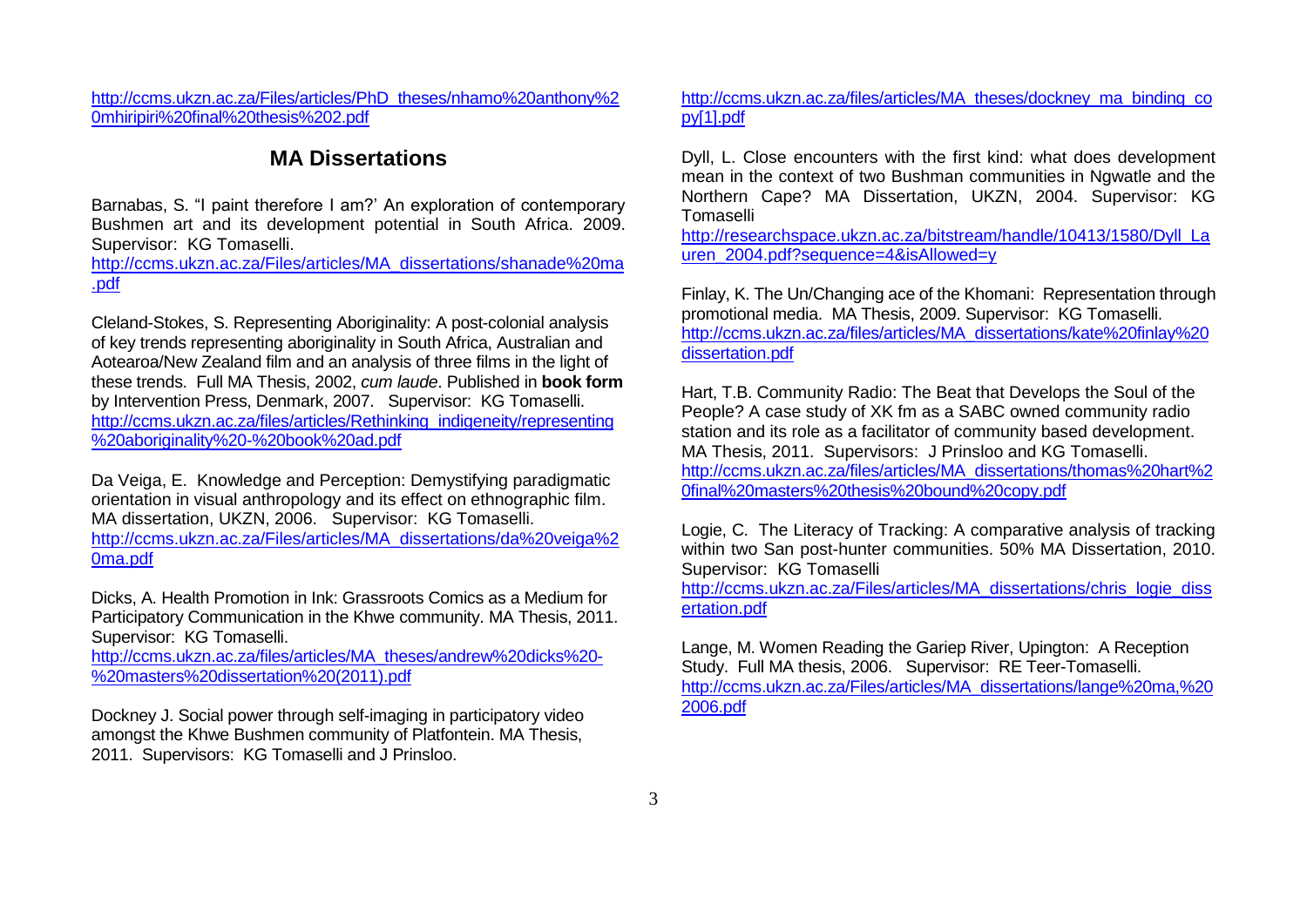Kong, M. An assessment of the methodologies of grassroots comics and body-mapping as methods of participatory communication within the Kalahari villages, MA Dissertation, 2014. Supervisor: KG Tomaselli. [http://ccms.ukzn.ac.za/Files/articles/MA\\_dissertations/2015-03-](http://ccms.ukzn.ac.za/Files/articles/MA_dissertations/2015-03-07%20Final%20correction%20%20M.%20Kong%20Master%20Thesis%202014.pdf) [07%20Final%20correction%20%20M.%20Kong%20Master%20Thesis%](http://ccms.ukzn.ac.za/Files/articles/MA_dissertations/2015-03-07%20Final%20correction%20%20M.%20Kong%20Master%20Thesis%202014.pdf) [202014.pdf](http://ccms.ukzn.ac.za/Files/articles/MA_dissertations/2015-03-07%20Final%20correction%20%20M.%20Kong%20Master%20Thesis%202014.pdf)

Magongo, M. Ripples of Empowerment? Exploring the Role of Participatory Development Communication in the Biesje Poort Rock Art Recording Project. MSocSci, 2013. Supervisor: L Dyll-Myklebust. [http://ccms.ukzn.ac.za/files/articles/MA\\_theses/miliswa%20magongo%2](http://ccms.ukzn.ac.za/files/articles/MA_theses/miliswa%20magongo%20-%20ma%20final.pdf) [0-%20ma%20final.pdf](http://ccms.ukzn.ac.za/files/articles/MA_theses/miliswa%20magongo%20-%20ma%20final.pdf)

Mikalsen, O. Development Communication and the Paradox of Choice: Imposition and Dictatorship in Comparing Sami and the SanBushmen experiences of cultural autonomy. MA Dissertation, 2006. Supervisor: KG Tomaselli.

<http://researchspace.ukzn.ac.za/handle/10413/2771>

Mhlanga, B. Community Radio as Dialogic and Participatory: A Critical Analysis of Governance, Control and Community participation, a case study of XK FM Radio. 50% MA Dissertation, UKZN, 2006. Supervisor: KG Tomaselli [http://ccms.ukzn.ac.za/Files/articles/MA\\_dissertations/mhlanga%20rad](http://ccms.ukzn.ac.za/Files/articles/MA_dissertations/mhlanga%20radio%20as%20dialogic.pdf) [io%20as%20dialogic.pdf](http://ccms.ukzn.ac.za/Files/articles/MA_dissertations/mhlanga%20radio%20as%20dialogic.pdf)

Mlauzi, L. Reading modern ethnographic photography: a semiotic analysis of Kalahari Bushmen photographs by Paul Weinberg and Sian Dunn. MA Dissertation, UKZN, 2003. Supervisor: KG Tomaselli. <http://researchspace.ukzn.ac.za/handle/10413/4609>

Ndlela, N.F. . Representations of Zulu Cultural Identity in Cultural Tourism: a case study of Izintaba. Zulu cultural Village, 2002. Supervisor: Dr N Mhiripiri.

Ngema, L. Questioning Notions of Authenticity: Zulu Beadwork as Cultural Tourism. MA Dissertation, 2013. Supervisor: D McCracken. [http://ukzn.worldcat.org/search?qt=affiliate&ai=UKZN&q=questionin](http://ukzn.worldcat.org/search?qt=affiliate&ai=UKZN&q=questioning+notions+of+authenticity+Ngema&wcsbtn2w.x=21&wcsbtn2w.y=23) [g+notions+of+authenticity+Ngema&wcsbtn2w.x=21&wcsbtn2w.y=23](http://ukzn.worldcat.org/search?qt=affiliate&ai=UKZN&q=questioning+notions+of+authenticity+Ngema&wcsbtn2w.x=21&wcsbtn2w.y=23)

Sathiyah, V. History, Identity and Representation: Public-Private-Community Partnerships and the Batlokoa community. MA Dissertation, 2013. Supervisor: D McCracken. [http://ccms.ukzn.ac.za/Files/articles//vs%2011%20march%202014%20](http://ccms.ukzn.ac.za/Files/articles/vs%2011%20march%202014%20%20sathiyah%20dissertation.pdf)

[%20sathiyah%20dissertation.pdf](http://ccms.ukzn.ac.za/Files/articles/vs%2011%20march%202014%20%20sathiyah%20dissertation.pdf)

Sheik, Z. "Reviving 'White Elephants': A culture-centred approach to the African Ivory Route Tourism partnership". (2013). [http://ccms.ukzn.ac.za/files/articles/sheik\\_zb\\_2013\\_revisions.pdf](http://ccms.ukzn.ac.za/files/articles/sheik_zb_2013_revisions.pdf)

Simoes, A. Issues of identity in relation to the Kalahari Bushmen of Southern Africa : a comparative analysis of two different Bushmen groups during the late 1990s and into 2001. MA Dissertation, UKZN, 2001. Supervisor: KG Tomaselli.

[http://researchspace.ukzn.ac.za/bitstream/handle/10413/6148/Simoes\\_A](http://researchspace.ukzn.ac.za/bitstream/handle/10413/6148/Simoes_Anthea_2001.pdf?sequence=1&isAllowed=y) [nthea\\_2001.pdf?sequence=1&isAllowed=y](http://researchspace.ukzn.ac.za/bitstream/handle/10413/6148/Simoes_Anthea_2001.pdf?sequence=1&isAllowed=y)

Taverner-Smith, K. Cultural Pillages of the Leisure Class? Consuming Expressions of Identity. MA Thesis, 2011. Cum Laude. Supervisor: KG Tomaselli.

[http://ccms.ukzn.ac.za/files/articles/MA\\_theses/tavener](http://ccms.ukzn.ac.za/files/articles/MA_theses/tavener-smith_culturalpillages.pdf)[smith\\_culturalpillages.pdf](http://ccms.ukzn.ac.za/files/articles/MA_theses/tavener-smith_culturalpillages.pdf)

Tyali, S. Investigating beneficiary community participation in HIV and AIDS communication through community radio stations: a case study of XK FM. 50% MA Dissertation, 2012. Supervisor: KG Tomaselli. [http://ccms.ukzn.ac.za/Files/articles/MA\\_dissertations/siyasanga%20tyali](http://ccms.ukzn.ac.za/Files/articles/MA_dissertations/siyasanga%20tyali%20-%20final%20ma.pdf) [%20-%20final%20ma.pdf](http://ccms.ukzn.ac.za/Files/articles/MA_dissertations/siyasanga%20tyali%20-%20final%20ma.pdf)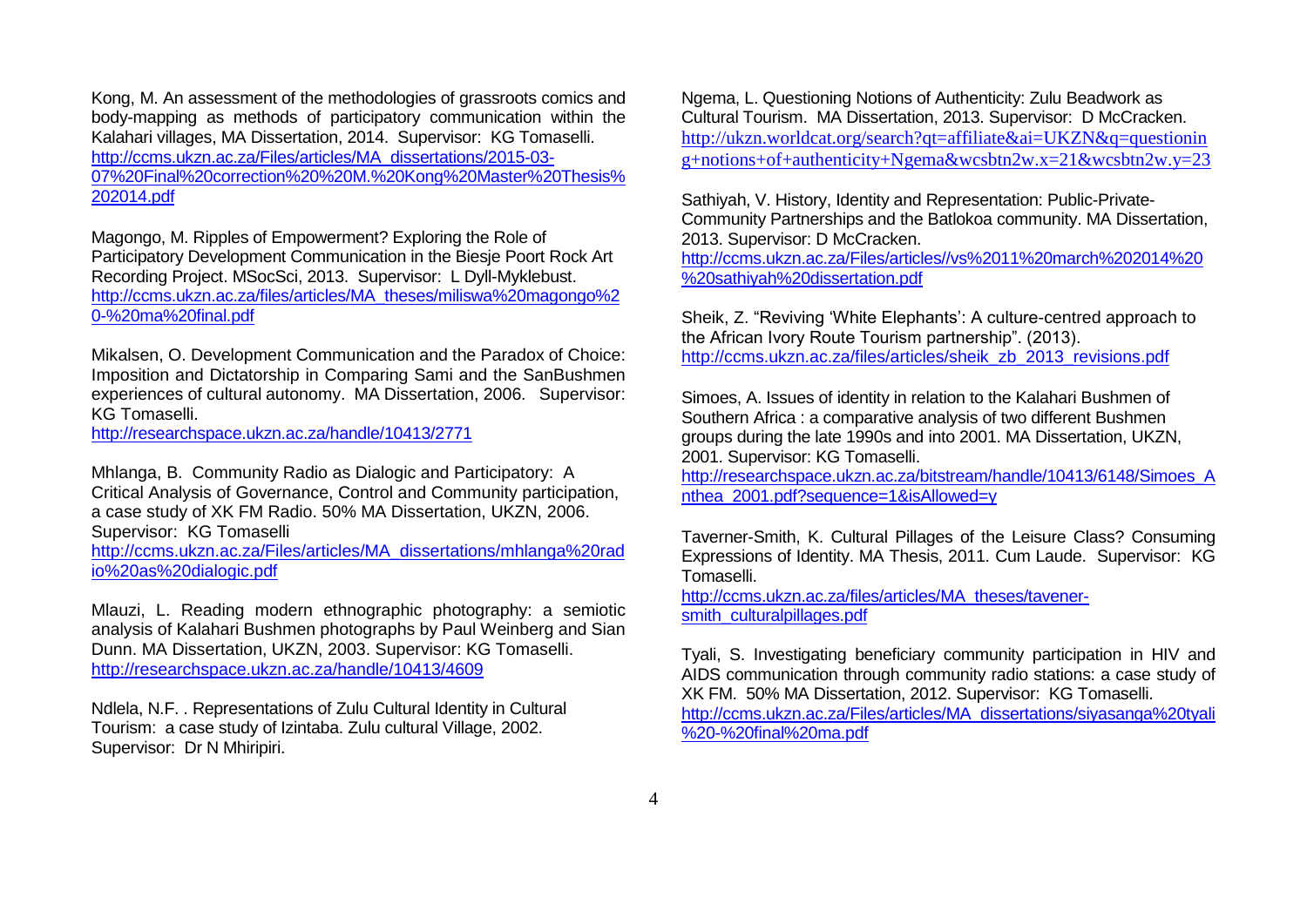Watson, C. Cellphilms as an alternative promotional media: Exploring Zulu identity and cultural tourism through the participatory use of cellular technology. MA Dissertation, 2013. Supervisor: KG Tomaselli. [http://ccms.ukzn.ac.za/Files/articles/watson,%20caitlin%20mss%20final.](http://ccms.ukzn.ac.za/Files/articles/watson,%20caitlin%20mss%20final.pdf) [pdf](http://ccms.ukzn.ac.za/Files/articles/watson,%20caitlin%20mss%20final.pdf)

#### **Books**

Allen, G. and Brennan, F. **Tourism in the New South Africa: Social responsibility and the Tourist Experience**. London: TB Taurus. (Associated output)

Bregin, E and Kruiper, B. **Kalahari RainSong.** Pietermaritzburg: UKZN Press, 2004. (Associated publication.)

Cleland-Stokes, S. **Representing Aboriginality: A post-colonial analysis of the key trends of representing aboriginality in South African, Australian and Aotearoa/New Zealand Film**. Hojbjerg, Denmark: Intervention Press. 2007. ISBN 978-87-89825-15-1 <http://www.intervention.dk/indexip.htm>

Kruiper, B and Kruiper, V.R. **Mooi Loop: The Sacred Art of Vetkat Regopstaan Kruiper**. ARROWSA, 2011. Re-published by UNISA Press, 2013. .

[http://unisapress.bookslive.co.za/blog/2015/12/24/belinda-kruiper](http://unisapress.bookslive.co.za/blog/2015/12/24/belinda-kruiper-answers-5-questions-about-mooi-loop-the-sacred-art-of-vetkat-regopstaan-boesman-kruiper/)[answers-5-questions-about-mooi-loop-the-sacred-art-of-vetkat](http://unisapress.bookslive.co.za/blog/2015/12/24/belinda-kruiper-answers-5-questions-about-mooi-loop-the-sacred-art-of-vetkat-regopstaan-boesman-kruiper/)[regopstaan-boesman-kruiper/](http://unisapress.bookslive.co.za/blog/2015/12/24/belinda-kruiper-answers-5-questions-about-mooi-loop-the-sacred-art-of-vetkat-regopstaan-boesman-kruiper/)

Lange, M. (ed.) (2011). **Water Stories and Rock Engravings: Eiland Women at the Kalahari Edge. South Africa**: Rozenberg Publishers.

Lange, M., de Wee, J., Malo, M., Hlopezulu, M., van Rooi, M., Sixaxa, E. and Saaiman, N.P. (2007). **Water Stories**. Durban: Lange. New edition to be published by UNISA Press, 2014.

See: [http://unisapress.bookslive.co.za/blog/2015/12/18/what-do-you](http://unisapress.bookslive.co.za/blog/2015/12/18/what-do-you-know-about-the-water-snake-mary-lange-talks-about-water-stories/)[know-about-the-water-snake-mary-lange-talks-about-water-stories/](http://unisapress.bookslive.co.za/blog/2015/12/18/what-do-you-know-about-the-water-snake-mary-lange-talks-about-water-stories/)

Lange, M. **Women Reading the Gariep River**. Amsterdam: Rozenberg.

Lange, M. Tomaselli, K.G. with Lange, M.E., Jansen, L.M. Fisher, R.C. and Morris, D. (2013) **Engraved Landscape: Biesje Poort***.* Gordon's Bay: Tormentoso Publishers. <http://www.biesjepoortbook.co.za/>

Tomaselli, K.G. and Wessels, M. (2015) **Researching the San: Politics, Practice and Possibilities***.* Taylor and Francis. [https://www.routledge.com/San-Representation-Politics-Practice-and-](https://www.routledge.com/San-Representation-Politics-Practice-and-Possibilities/Tomaselli-Wessels/p/book/9781138082953)[Possibilities/Tomaselli-Wessels/p/book/9781138082953](https://www.routledge.com/San-Representation-Politics-Practice-and-Possibilities/Tomaselli-Wessels/p/book/9781138082953)

Tomaselli, K.G. (ed). **Cultural Tourism, Methods and Identity: Rethinking Indigeneit**y. Amsterdam: Brill, 2012. [https://openaccess.leidenuniv.nl/bitstream/handle/1887/31866/ASC-](https://openaccess.leidenuniv.nl/bitstream/handle/1887/31866/ASC-075287668-3233-01.pdf?sequence=2)[075287668-3233-01.pdf?sequence=2](https://openaccess.leidenuniv.nl/bitstream/handle/1887/31866/ASC-075287668-3233-01.pdf?sequence=2)

Tomaselli, K.G. (ed) **Writing in the San/d**. **Autoethnography amongst indigenous Southern Africans.** New York: Altamira Press, 2007. [http://ccms.ukzn.ac.za/index.php?option=com\\_content&task=view&id=6](http://ccms.ukzn.ac.za/index.php?option=com_content&task=view&id=650&Itemid=28) [50&Itemid=28](http://ccms.ukzn.ac.za/index.php?option=com_content&task=view&id=650&Itemid=28)

Tomaselli, K.G. **Where Global Contradictions are Sharpest. Research Stories from the Kalahari.** Amsterdam: Rozenberg. /SAVUSA, 2005. ISBN: 90-5170-481-X. [http://rozenbergquarterly.com/where-global-contradictions-are](http://rozenbergquarterly.com/where-global-contradictions-are-sharpest-research-stories-from-the-kalahari-contents/)[sharpest-research-stories-from-the-kalahari-contents/](http://rozenbergquarterly.com/where-global-contradictions-are-sharpest-research-stories-from-the-kalahari-contents/)

Tomaselli, K.G. **Appropriating Images: The Semiotics of Visual Anthropology.** Intervention Press (Aarhus, Denmark), 1996. 297pp. Reprinted 1999. <http://intervention.dk/indexip.htm>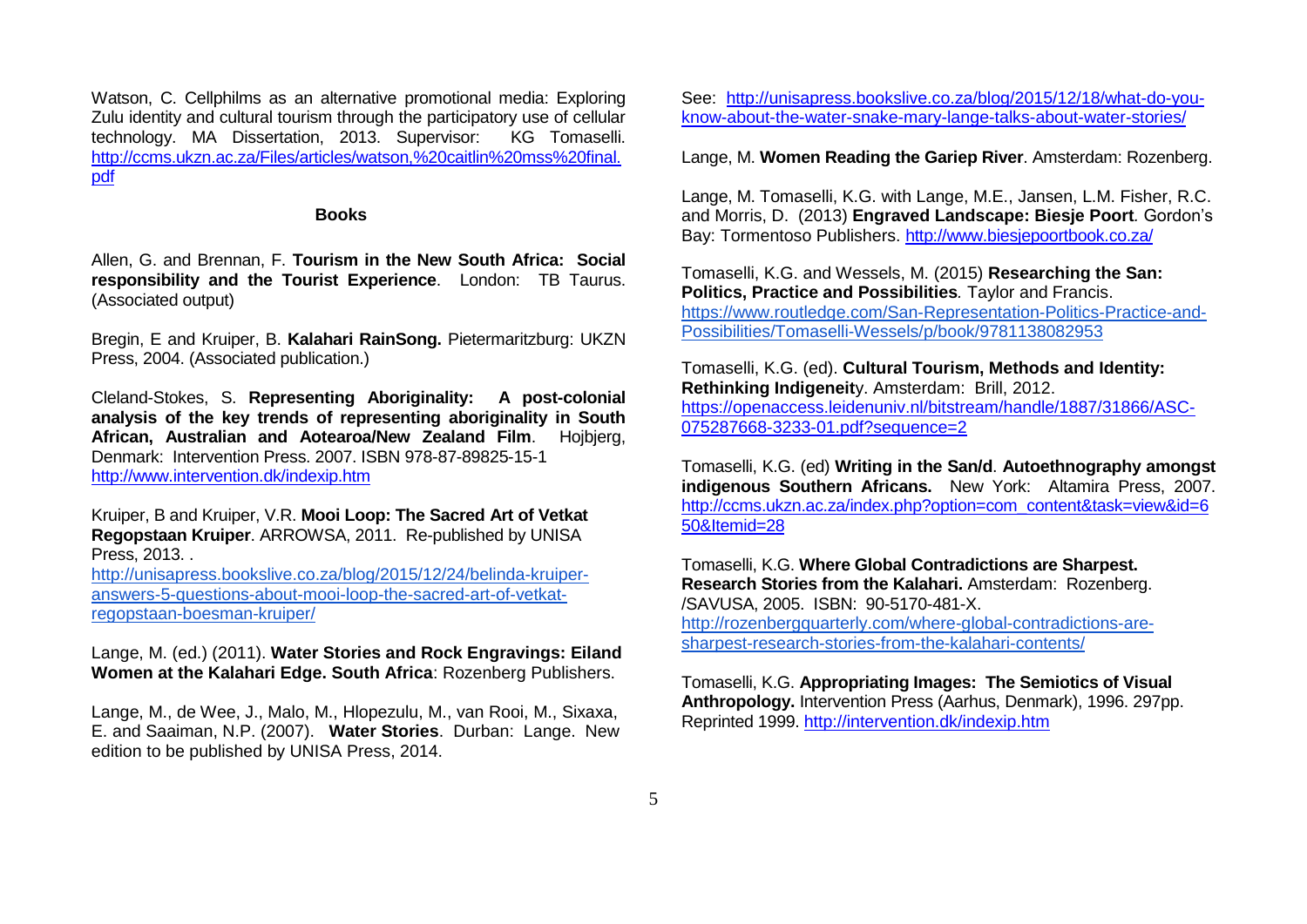Tomaselli, K.G., Williams, A., Steenveld, L. and Tomaselli, R. **Myth, Race and Power: South Africans Imaged on Film and TV**. Belville: Anthropos, 1986.

[http://ccms.ukzn.ac.za/index.php?option=com\\_content&task=view&id=1](http://ccms.ukzn.ac.za/index.php?option=com_content&task=view&id=125&Itemid=30) [25&Itemid=30](http://ccms.ukzn.ac.za/index.php?option=com_content&task=view&id=125&Itemid=30)

### **Chapters in Books**

Barnabas, Shanade. 2013. "Biesje Poort as a Rock Art Resource: Conservation and Tourism". In: Lange, M.E., Müller Jansen, L., Fisher, R.C., Tomaselli, K.G. & D. Morris (eds**). Engraved Landscape: Biesje Poort, Many Voices**. Jeffreys Bay: Tormentoso: 103–109. <http://www.biesjepoortbook.co.za/>

Dicks, Andrew. 2015. Grassroots Comics as Participatory Communication in the Khwe Community, Southern Africa In Onuekwe, C.H. (ed.) **Entertainment-education for Health Behaviour Change**. Chapter 6. Friesen Press.

[https://www.amazon.com/Entertainment-education-Health-Behaviour-](https://www.amazon.com/Entertainment-education-Health-Behaviour-Change-Onuekwe/dp/1460264223)[Change-Onuekwe/dp/1460264223](https://www.amazon.com/Entertainment-education-Health-Behaviour-Change-Onuekwe/dp/1460264223)

Dyll-Myklebust, Lauren. 2013.. Blurring the lines: Rethinking Indigeneity research at Biesje Poort. Chapter 5. In Lange M.E., Muller Jansen L.,Fischer R.C.,Tomaselli K.G., and Morris, D. (eds). **Engraved Landscape. Beisje Poort: Many Voices**. Pretoria: Tormentosa, 81-87. <http://www.biesjepoortbook.co.za/>

Dyll-Myklebust, Lauren. 2014. Development narratives: the value of multiple voices and ontologies in Kalahari research. In Tomaselli, K.G and Wessels, M (eds). **San Representation: Politics, Practice and Possibilities**. London and New York: Routledge, 57-78

Finlay, Kate and Barnabas, Shanade. 2012. "Shifting Representations of the Bushmen". In: **Cultural Tourism and Identity: Rethinking Indigeneit***y*. Tomaselli, K. (ed.) Brill: 71–84.

Finlay, Kate and Barnabas, Shanade. 2012. "Kom Kuier 'n Bietjie: Kalahari Dreaming with the ≠Khomani San". *In: African hosts and their guests. Dynamics of cultural tourism in Africa*. Van Beek, W. E. A. and A. Schmidt (eds). Oxford: James Currey: 137–152.

Lange, Mary Elizabeth, Magongo, Miliswa, and Barnabas, Shanade. 2013. "Storytelling and Engravings, Past and Present: Biesje Poort, Northern Cape". In: Deacon, J. & P. Skotnes (eds). **The Courage of ||Kabbo: Celebrating the 100th Anniversary of the Publication of Specimens of Bushman Folklore.** Cape Town: UCT Press: 363–382. [http://uctpress.bookslive.co.za/blog/2014/06/23/new](http://uctpress.bookslive.co.za/blog/2014/06/23/new-the-courage-of-kabbo-celebrates-centenary-of-specimens-of-bushman-folklore/)[the-courage-of-kabbo-celebrates-centenary-of-specimens-of](http://uctpress.bookslive.co.za/blog/2014/06/23/new-the-courage-of-kabbo-celebrates-centenary-of-specimens-of-bushman-folklore/)[bushman-folklore/](http://uctpress.bookslive.co.za/blog/2014/06/23/new-the-courage-of-kabbo-celebrates-centenary-of-specimens-of-bushman-folklore/)

Manyozo, Linje. 2016. The theory and practice of photo elicitation among indigenous communities. In N.Wildermuth and T. Gomba (Eds), **Methodological Reflections on Researching Communication for Social Change**. London: Palgrave.

McLennan-Dodd, Vanessa and Barnabas, Shanade. 2012. "Why is our voice not being heard by developers? Development as Empowerment". In: **Cultural Tourism, Methods and Identity: Rethinking Indigeneit***y*. Tomaselli, K. (ed.) Brill: 137–146.

Tomaselli, K.G. and Dyll, L. 2018."Navigating Ethical Clearance" Force and Farce. In Tomaselli, K.G. (ed.) **Making Sense of Research***.* Pretoria: Van Schaik, 289-300

Tomaselli, K. G. 2017. "Rethinking Research Relations, Rethinking Research, or Just Rethinking." In Rinehart, R., Kidd, J., & Garcia, A.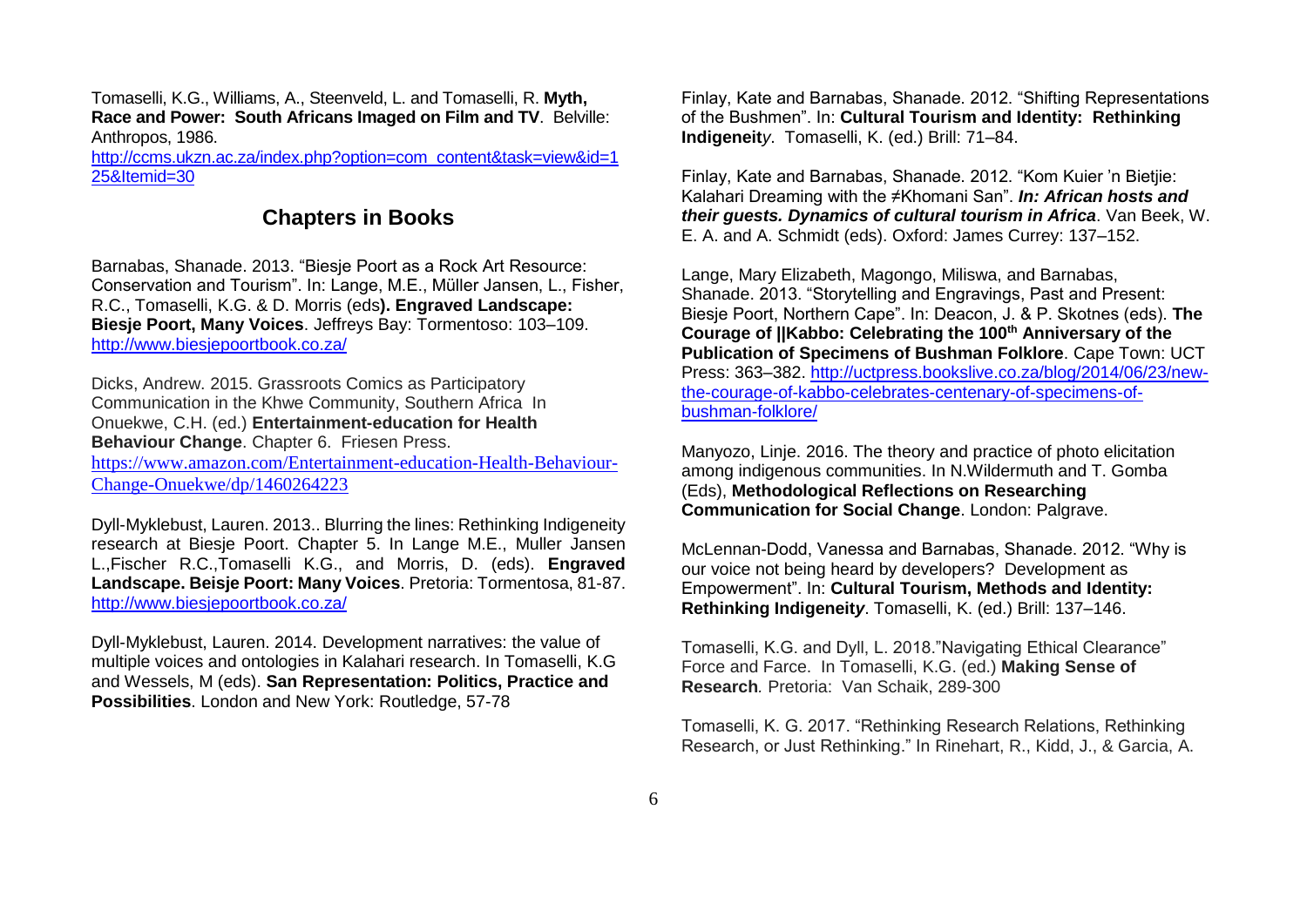(eds.) **Southern Hemisphere Ethnographies of space, place, and time.** Bern, Switzerland: Peter Lang,

Tomaselli, K.G. (ed.) **Cultural Tourism, Methods and Identity: Rethinking Indigeneity**. Amsterdam: Brill, 2012. [https://openaccess.leidenuniv.nl/bitstream/handle/1887/31866/ASC-](https://openaccess.leidenuniv.nl/bitstream/handle/1887/31866/ASC-075287668-3233-01.pdf?sequence=2)[075287668-3233-01.pdf?sequence=2](https://openaccess.leidenuniv.nl/bitstream/handle/1887/31866/ASC-075287668-3233-01.pdf?sequence=2)

- Dyll-Myklebust, L. Public-Private-Community Partnership Model for Participatory Lodge (Tourism) Development.
- Dyll-Myklebust, L. and Finlay, K. Action (Marketing) Research and Paradigms in Partnership: A critical analysis of !Xaus Lodge.
- Finlay, K and Barnabas, S. Shifting Representations of the Bushmen.
- Mboti, N. Research, Method and Position: What are we Doing?
- McLennan-Dodd, V. and Barnabas, S. Why is our voice not being heard by developers? Development as Empowerment.
- Mhlanga, B. Developmental and Cultural conceptions- A matter of injustice.
- Sehume, J. Staging authenticity via cultural tourism: a visitation of Spirits.
- Tomaselli,K.G. "Die Geld is Op". Storytelling, Business and Development Strategies.
- Tomaselli, K.G. Making Sense of the Indigenous: Who's looking at Whom?
- Tomaselli, K.G. Place, Representation and Myth**.**
- Tomaselli, K.G. Research Phases: What have we been doing?
- Tomaselli, K.G. The !Xaus Lodge Experience: Matters Arising.
- Von Stauss, A. Intercultural encounters: the Kalahari and the Zulu.

Mhlanga, Brilliant. The ethnic imperative: community radio as dialogic and participatory and the case study of XK FM. 2010. In Hyde-Clarke, N. (ed). **The Citizen in Communication. Re-visiting tradition, new and community media practices in South Africa**. Cape Town: Juta. <https://juta.co.za/products/the-citizen-in-communication/>

Mhiripiri, N. and Tomaselli, K.G. Language Ambiguities, Cultural Tourism and the ≠Khomani." 2010. In Luger, K. and Wohler, K (eds.) **Kulturelles Erbe und Tourismus. Rituele, Traditionen, Inszenierungen**. Insbruck: Studen Verlag, 285-296.

Dyll-Myklebust, Lauren. "Community Development Strategies in the Kalahari – an expression of Modernization's Monologue? 2009. In Hottola, P. (ed). **Tourism Strategies and Local Responses in Southern Africa***.* Wallingford: CABI Europe, 41-60. <https://www.cabi.org/cabebooks/ebook/20093216048>

Dyll-Myklebust, Lauren. "In the Sun with Silikat". 2007. In Tomaselli, K.G. (ed). **Writing in the San/d.** New York: AltaMira, 117-130.

Durington, M "The Hunters Redux: Participatory and Applied Visual Anthropology with the Botswana San. 2009. In Pink, S (ed). **Visua**l **Interventions:** Bergham Books.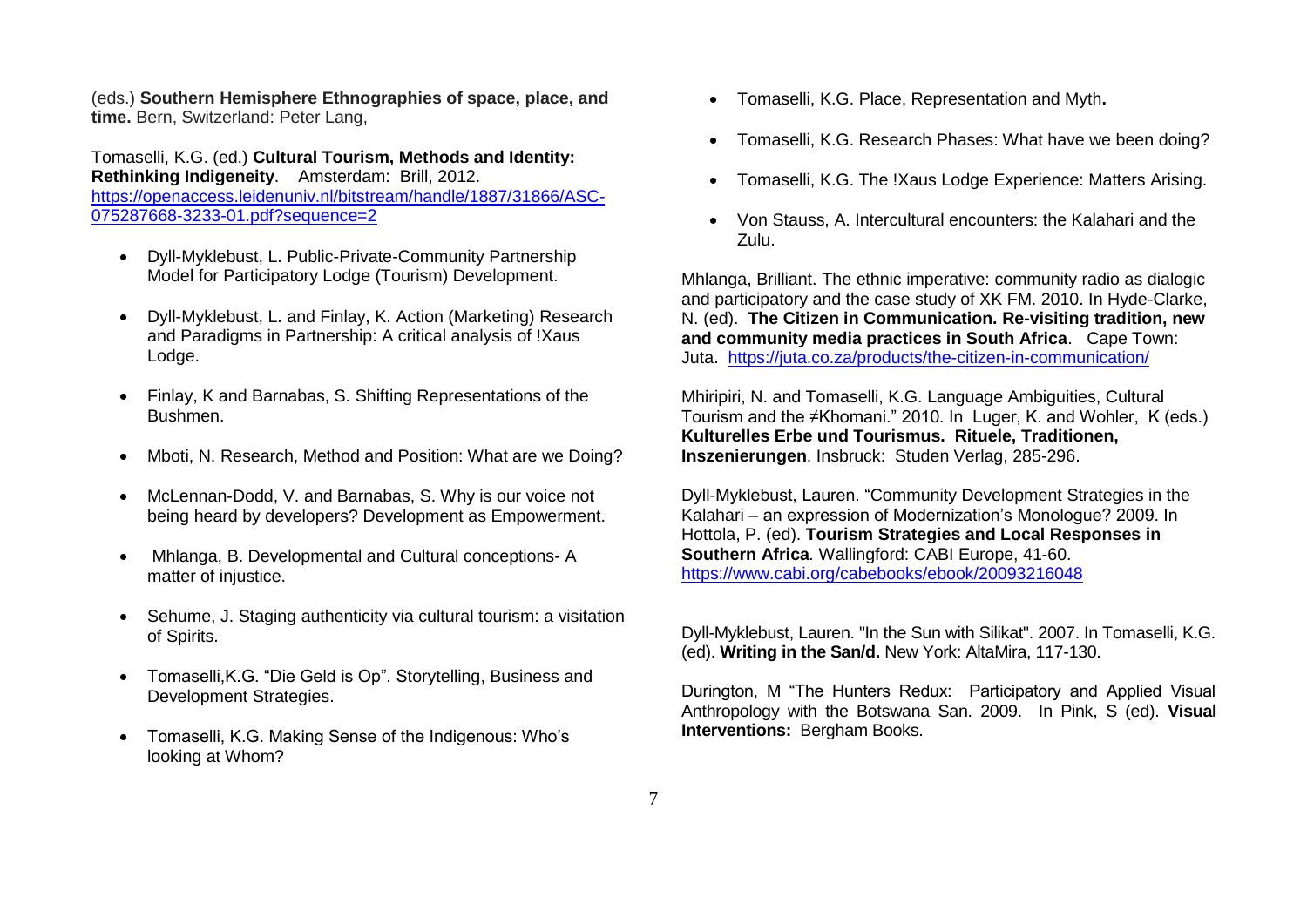Tomaselli, KG, Dyll, L and Francis, M. "Self and Other: Auto, reflexive and Indigenous Ethnography". 2009. In Denzin, N. et al. (eds). 2009. **The Handbook of Critical and Indigenous Methodologies**. London: Sage, 347-372.

[https://books.google.co.za/books?id=MJ8R41fRT08C&pg=PR6&lpg=PR](https://books.google.co.za/books?id=MJ8R41fRT08C&pg=PR6&lpg=PR6&dq=.+%E2%80%9CSelf+and+Other:+Auto,+Reflexive+and+Indigenous+Ethnography%E2%80%9D.&source=bl&ots=yndA6vFbbT&sig=mwkIY4feIT4IvWukc6rbCtAA_qc&hl=en&sa=X&ved=0ahUKEwit1Lz6u_DXAhWGLhoKHWJpArYQ6AEINTAD#v=onepage&q=.%20%E2%80%9CSelf%20and%20Other%3A%20Auto%2C%20Reflexive%20and%20Indigenous%20Ethnography%E2%80%9D.&f=false) [6&dq=.+%E2%80%9CSelf+and+Other:+Auto,+Reflexive+and+Indigeno](https://books.google.co.za/books?id=MJ8R41fRT08C&pg=PR6&lpg=PR6&dq=.+%E2%80%9CSelf+and+Other:+Auto,+Reflexive+and+Indigenous+Ethnography%E2%80%9D.&source=bl&ots=yndA6vFbbT&sig=mwkIY4feIT4IvWukc6rbCtAA_qc&hl=en&sa=X&ved=0ahUKEwit1Lz6u_DXAhWGLhoKHWJpArYQ6AEINTAD#v=onepage&q=.%20%E2%80%9CSelf%20and%20Other%3A%20Auto%2C%20Reflexive%20and%20Indigenous%20Ethnography%E2%80%9D.&f=false) [us+Ethnography%E2%80%9D.&source=bl&ots=yndA6vFbbT&sig=mwkI](https://books.google.co.za/books?id=MJ8R41fRT08C&pg=PR6&lpg=PR6&dq=.+%E2%80%9CSelf+and+Other:+Auto,+Reflexive+and+Indigenous+Ethnography%E2%80%9D.&source=bl&ots=yndA6vFbbT&sig=mwkIY4feIT4IvWukc6rbCtAA_qc&hl=en&sa=X&ved=0ahUKEwit1Lz6u_DXAhWGLhoKHWJpArYQ6AEINTAD#v=onepage&q=.%20%E2%80%9CSelf%20and%20Other%3A%20Auto%2C%20Reflexive%20and%20Indigenous%20Ethnography%E2%80%9D.&f=false) [Y4feIT4IvWukc6rbCtAA\\_qc&hl=en&sa=X&ved=0ahUKEwit1Lz6u\\_DXAh](https://books.google.co.za/books?id=MJ8R41fRT08C&pg=PR6&lpg=PR6&dq=.+%E2%80%9CSelf+and+Other:+Auto,+Reflexive+and+Indigenous+Ethnography%E2%80%9D.&source=bl&ots=yndA6vFbbT&sig=mwkIY4feIT4IvWukc6rbCtAA_qc&hl=en&sa=X&ved=0ahUKEwit1Lz6u_DXAhWGLhoKHWJpArYQ6AEINTAD#v=onepage&q=.%20%E2%80%9CSelf%20and%20Other%3A%20Auto%2C%20Reflexive%20and%20Indigenous%20Ethnography%E2%80%9D.&f=false) [WGLhoKHWJpArYQ6AEINTAD#v=onepage&q=.%20%E2%80%9CSelf](https://books.google.co.za/books?id=MJ8R41fRT08C&pg=PR6&lpg=PR6&dq=.+%E2%80%9CSelf+and+Other:+Auto,+Reflexive+and+Indigenous+Ethnography%E2%80%9D.&source=bl&ots=yndA6vFbbT&sig=mwkIY4feIT4IvWukc6rbCtAA_qc&hl=en&sa=X&ved=0ahUKEwit1Lz6u_DXAhWGLhoKHWJpArYQ6AEINTAD#v=onepage&q=.%20%E2%80%9CSelf%20and%20Other%3A%20Auto%2C%20Reflexive%20and%20Indigenous%20Ethnography%E2%80%9D.&f=false) [%20and%20Other%3A%20Auto%2C%20Reflexive%20and%20Indigen](https://books.google.co.za/books?id=MJ8R41fRT08C&pg=PR6&lpg=PR6&dq=.+%E2%80%9CSelf+and+Other:+Auto,+Reflexive+and+Indigenous+Ethnography%E2%80%9D.&source=bl&ots=yndA6vFbbT&sig=mwkIY4feIT4IvWukc6rbCtAA_qc&hl=en&sa=X&ved=0ahUKEwit1Lz6u_DXAhWGLhoKHWJpArYQ6AEINTAD#v=onepage&q=.%20%E2%80%9CSelf%20and%20Other%3A%20Auto%2C%20Reflexive%20and%20Indigenous%20Ethnography%E2%80%9D.&f=false) [ous%20Ethnography%E2%80%9D.&f=false](https://books.google.co.za/books?id=MJ8R41fRT08C&pg=PR6&lpg=PR6&dq=.+%E2%80%9CSelf+and+Other:+Auto,+Reflexive+and+Indigenous+Ethnography%E2%80%9D.&source=bl&ots=yndA6vFbbT&sig=mwkIY4feIT4IvWukc6rbCtAA_qc&hl=en&sa=X&ved=0ahUKEwit1Lz6u_DXAhWGLhoKHWJpArYQ6AEINTAD#v=onepage&q=.%20%E2%80%9CSelf%20and%20Other%3A%20Auto%2C%20Reflexive%20and%20Indigenous%20Ethnography%E2%80%9D.&f=false)

Jeursen, B. and Tomaselli, K.G. "Romancing the Kalahari: Personal Journeys of Methodological Discovery". 2007. In Tomaselli, K.G. (ed). **Writing in the San/d.** New York: AltaMira, 19-38.

Laden, S., and Kohn, N. "Representing Representation". 2007. In Tomaselli, K.G. (ed.) **Writing in the San/d**. New York: AltaMira, 11-18.

Lange, M. "Voices from the Kalahari: Methodology and the Absurd". 2007. In Tomaselli, K.G. (ed). **Writing in the San/d**. New York: AltaMira, 2007, 73-86

Lange, M., Kruiper, B. and Tomaselli, C. "Meeting Points: Symbiotic Spaces". 2007. In Tomaselli, K.G. (ed). **Writing in the San/d**. New York: AltaMira, 87-104.

McLennan-Dodd, Vanessa. "Wit Meisie/Morning Star: Encounters in the Desert". 2007. In Tomaselli, K.G. (ed). **Writing in the San/d**. New York: AltaMira, 105-116. [https://www.vitalsource.com/products/writing-in-the](https://www.vitalsource.com/products/writing-in-the-san-d-keyan-g-tomaselli-v9780759113831)[san-d-keyan-g-tomaselli-v9780759113831](https://www.vitalsource.com/products/writing-in-the-san-d-keyan-g-tomaselli-v9780759113831)

Mhiripiri, N. and Tomaselli, K.G. 2004. "Cultural Villages, Zulu Identity, Representation". In Luger, K., Baumgartner, C. and Wohler, K-H. (eds). **Long-Haul Tourism - Quo Vadis? New Horisons for Global Tourism**. Innsbruck: Studien Verlag, 249-258.

Taleb, N. "A Letter to Myself: My Trip to Ngwatle. 2007. In Tomaselli, K.G. (ed.) **Writing in the San/d**. New York: AltaMira, 59-72.

Simoes, A. "The `Other' and Media: 2001. The Political Economy of Identity". In Tomaselli, K.G. and Dunn, H. (eds.) **Media, Democracy and Renewal in Southern Africa**. Colorado Springs: International Academic Publishers, 297-309. [http://ccms.ukzn.ac.za/Files/articles/Books/tomaselli%20and%20dunn%](http://ccms.ukzn.ac.za/Files/articles/Books/tomaselli%20and%20dunn%20-%20critical%20studies%20on%20african%20media.pdf)

[20-%20critical%20studies%20on%20african%20media.pdf](http://ccms.ukzn.ac.za/Files/articles/Books/tomaselli%20and%20dunn%20-%20critical%20studies%20on%20african%20media.pdf)

Tomaselli, K.G. "'Op die Grond': Writing in the San/d, Surviving Crime". 2007. In Tomaselli, K.G. (ed.) **Writing in the San/d**. New York: AltaMira, 39-58.

Tomaselli, K.G. "Orality, Rhythmography, and Visual Representation". 2007. In Tomaselli, K.G. (ed.) **Writing in the San/d**. New York: AltaMira, 131-144.

Tomaselli, K.G. "Negotiating Research with Communities of Practise". 2006. In Denzin, N. and Giardina, M. (eds). **Contesting Empire/Globalizing Dissent: Cultural Studies After 9/11**, Boulder CO: Paradigm Publishers, 250-263.

Tomaselli, K.G. and McLennan-Dodd, V. "Cinema as Visual Culture: making sense via semiotics". 2005. In Van Eeden, J. and Du Preez, A. (eds*)* **South African Visual Culture**. Pretoria: Van Schaik, 224-239. Chapter on *The Great Dance*.

Boloka, G. "Porous Borders and the Changing Geography of Social Relations". 2001. In Tomaselli, K.G. and Dunn, H (eds). **Media, Democracy and Renewal in Southern Africa**. Colorado Springs: International Academic Publishers, 281-296.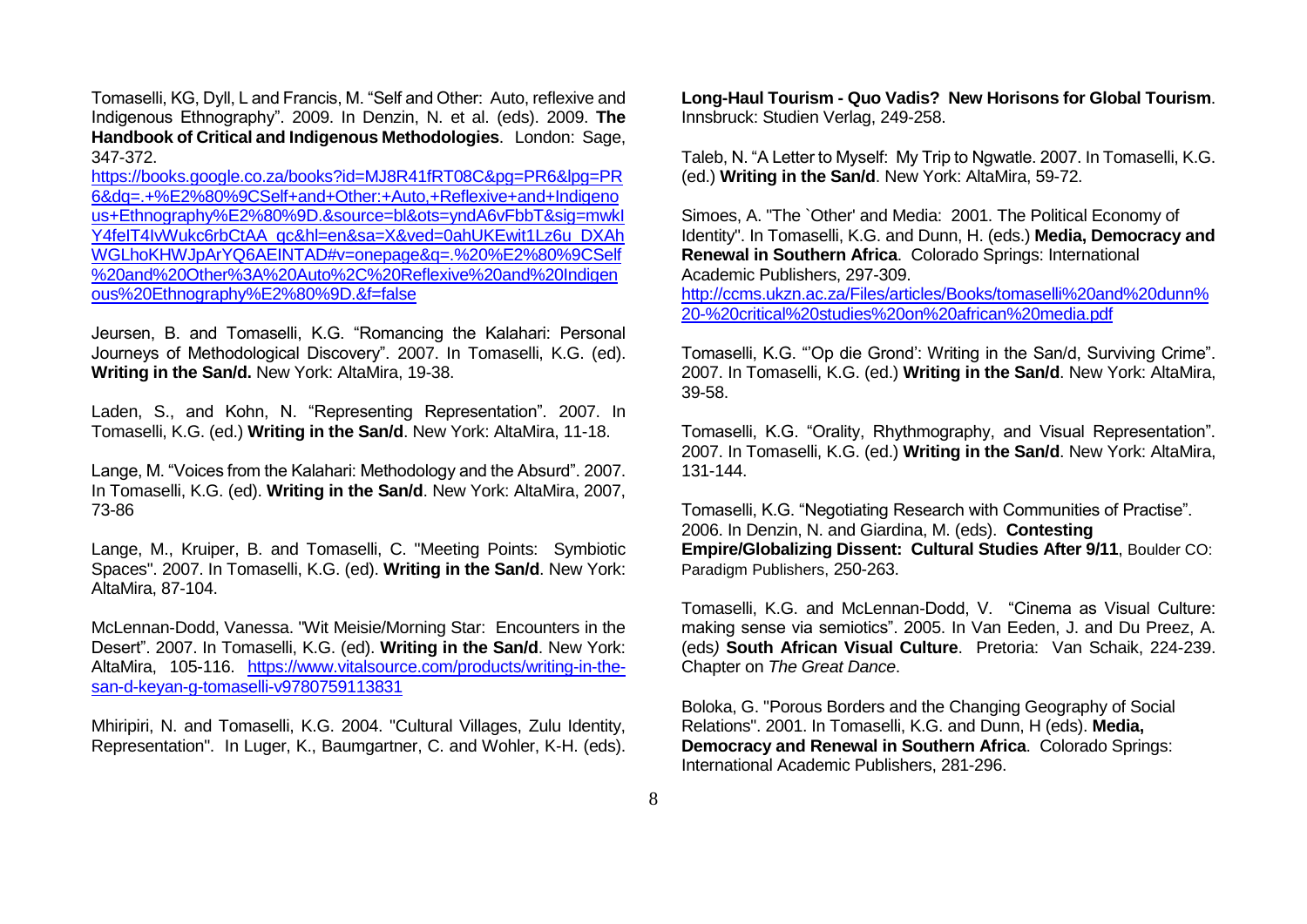[http://ccms.ukzn.ac.za/Files/articles/Books/tomaselli%20and%20dunn%](http://ccms.ukzn.ac.za/Files/articles/Books/tomaselli%20and%20dunn%20-%20critical%20studies%20on%20african%20media.pdf) [20-%20critical%20studies%20on%20african%20media.pdf](http://ccms.ukzn.ac.za/Files/articles/Books/tomaselli%20and%20dunn%20-%20critical%20studies%20on%20african%20media.pdf)

Tomaselli, K.G. and Shepperson, A. "Accepting the Other: On the Ethics of Intercultural Communication in Ethnographic Film". 1997. In Christians, C. and Traber, M (eds.): **Communication Ethics and Universal Values**. London: Sage, 1997, 277-299.

Tomaselli, K.G. "Myths, Racism and Opportunism: Contemporary Film and TV Representations of the San". 1992. In Crawford, I.P. and D, Turton (eds). **Film As Ethnography**. London: Manchester University Press, 205-221. Translated into Chinese, 2017.

Tomaselli, K.G. "The Cinema of Jamie Uys: From Bushveld to `Bushmen'". In Blignaut, J and Botha, M. (eds.) **Movies - Moguls - Mavericks. South African Cinema 1979-1992**. Cape Town: Showdata, 1992, 191-232.

Tomaselli, K.G. "'Der Andere' im Film: Macht, Ausbeuting und Anthropologische Verantwortung". 1991. In R Kapfer, W Petermann, and R Thoms (eds). **Jager und Gejadte: John Marshall und seine Filme**. Munich: Trickster Verlag, 180-88.

Tomaselli, K.G. "The Post-Apartheid Era: The San as Bridge Between Past and Future". 1989. In RM Boonzajer Flaes and D Harper (eds.) **Eyes Across the Water II**. Amsterdam: Het Spinhuis, 81-90.

Tomaselli, K.G., Dyll-Myklebust, L. and van Groostheest, S. 2013 Holman Jones, Adams, T.E. and Ellis, C. (eds). **The Handbook of Autoethnography. Walnut Creek, Calif.: Left Coast Publishers,**  576-594

[https://books.google.co.za/books?hl=en&lr=&id=0QM3DAAAQBAJ&oi](https://books.google.co.za/books?hl=en&lr=&id=0QM3DAAAQBAJ&oi=fnd&pg=PP1&dq=The+Handbook+of+Autoethnography&ots=OyqBSgOvNJ&sig=xA71FIM-XoQPXBFVzM-BoJ9pgkI#v=onepage&q=The%20Handbook%20of%20Autoethnography&f=false) [=fnd&pg=PP1&dq=The+Handbook+of+Autoethnography&ots=OyqBS](https://books.google.co.za/books?hl=en&lr=&id=0QM3DAAAQBAJ&oi=fnd&pg=PP1&dq=The+Handbook+of+Autoethnography&ots=OyqBSgOvNJ&sig=xA71FIM-XoQPXBFVzM-BoJ9pgkI#v=onepage&q=The%20Handbook%20of%20Autoethnography&f=false) [gOvNJ&sig=xA71FIM-XoQPXBFVzM-](https://books.google.co.za/books?hl=en&lr=&id=0QM3DAAAQBAJ&oi=fnd&pg=PP1&dq=The+Handbook+of+Autoethnography&ots=OyqBSgOvNJ&sig=xA71FIM-XoQPXBFVzM-BoJ9pgkI#v=onepage&q=The%20Handbook%20of%20Autoethnography&f=false)

#### [BoJ9pgkI#v=onepage&q=The%20Handbook%20of%20Autoethnograp](https://books.google.co.za/books?hl=en&lr=&id=0QM3DAAAQBAJ&oi=fnd&pg=PP1&dq=The+Handbook+of+Autoethnography&ots=OyqBSgOvNJ&sig=xA71FIM-XoQPXBFVzM-BoJ9pgkI#v=onepage&q=The%20Handbook%20of%20Autoethnography&f=false) [hy&f=false](https://books.google.co.za/books?hl=en&lr=&id=0QM3DAAAQBAJ&oi=fnd&pg=PP1&dq=The+Handbook+of+Autoethnography&ots=OyqBSgOvNJ&sig=xA71FIM-XoQPXBFVzM-BoJ9pgkI#v=onepage&q=The%20Handbook%20of%20Autoethnography&f=false)

Watson, Caitlin, Barnabas, Shanade and Tomaselli, Keyan. 2016. "Smaller Lens, Bigger Picture: Exploring Self-Generated Cellphilms in Participatory Research". In: MacEntee, K., Burkholder, C., & J. Schwab-Cartas (eds.). **What's a Cellphilm? Integrating Mobile Technology into Visual Research and Activism**. Rotterdam: Sense, 35-50.

[https://www.researchgate.net/publication/308804187\\_Smaller\\_Lens\\_B](https://www.researchgate.net/publication/308804187_Smaller_Lens_Bigger_Picture_Exploring_Self-Generated_Cellphilms_in_Participatory_Research) [igger\\_Picture\\_Exploring\\_Self-](https://www.researchgate.net/publication/308804187_Smaller_Lens_Bigger_Picture_Exploring_Self-Generated_Cellphilms_in_Participatory_Research)Generated Cellphilms in Participatory Research

## **Journal Theme Issues Edited**

Tomaselli, K.G. and McClennan-Dodd, V (eds) 2003. Writing in the San/d, Video and Photography, **Current Writing**, 15, Special Issue <http://www.tandfonline.com/doi/abs/10.1080/1013929X.2003.9678152>

Tomaselli, K.G and Shepperson, A. 2003. "Introduction: From One to Another: Auto-Ethnographic Explorations in Southern Africa", **Cultural Studies <--> Critical Methodologies**, 3(4). <http://journals.sagepub.com/doi/pdf/10.1177/1532708603253579>

Tomaselli, K.G. 1999. (ed.) Encounters in the Kalahari. **Visual Anthropology**, 12(2-3). [http://www.tandfonline.com/toc/gvan20/12/2-](http://www.tandfonline.com/toc/gvan20/12/2-3?nav=tocList) [3?nav=tocList](http://www.tandfonline.com/toc/gvan20/12/2-3?nav=tocList)

Tomaselli, K.G. 1995. Recuoerating the San. Critical Arts, 8(2). <http://www.tandfonline.com/toc/rcrc20/9/2?nav=tocList>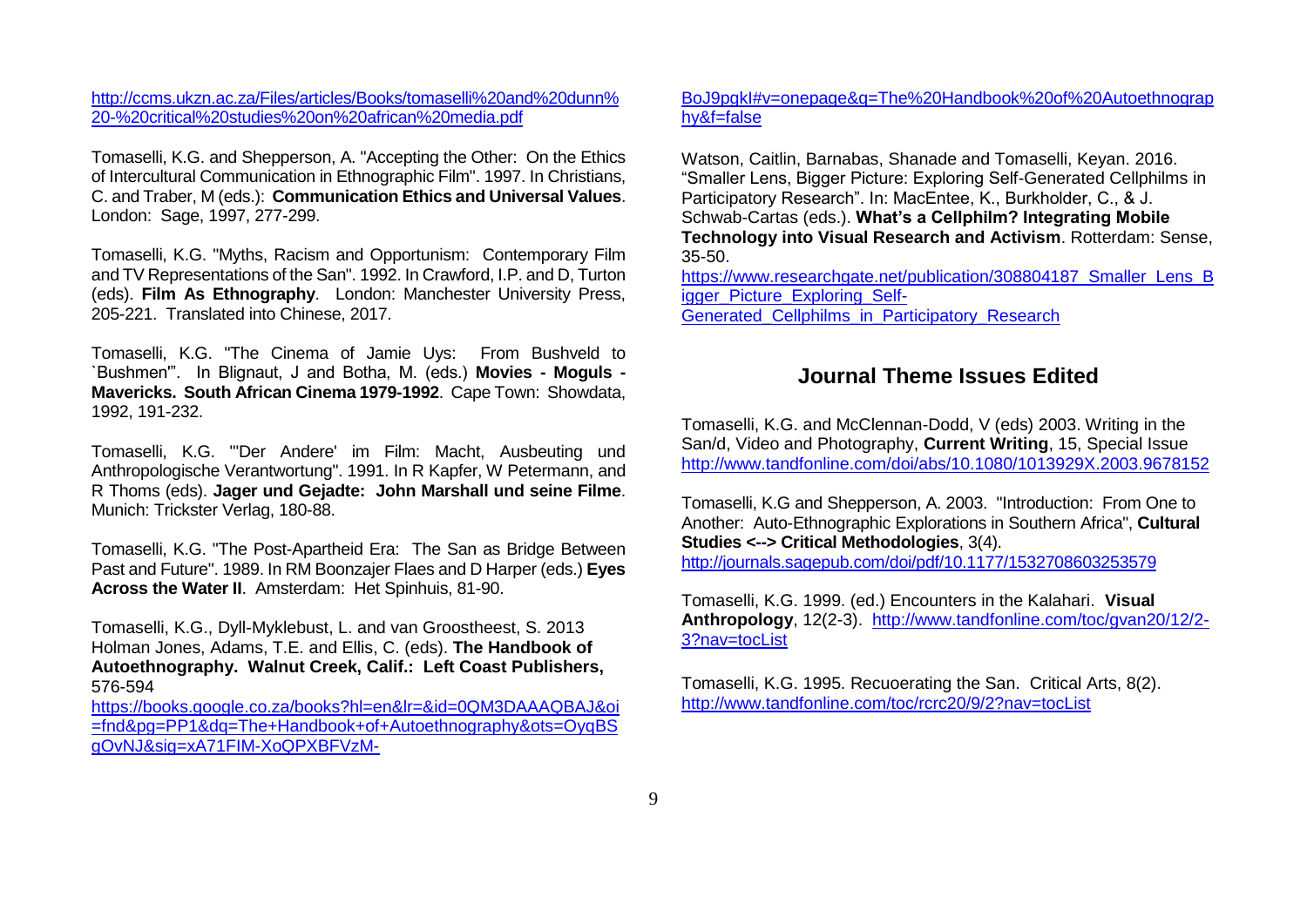## **Journal Articles**

Balkian, S., Copley, A. and Finlay, K. 2012. Three Women and An Object(ive)**:** Experiences and Insights from an encounter with the !Xoo in the Kalahari Desert., **Critical Arts**, 26(3), 309-327. <http://www.tandfonline.com/doi/abs/10.1080/02560046.2012.705459>

Barnabas, S.B. 2016. "Engagement with Colonial and Apartheid Narratives in Contemporary South Africa: A Monumental Debate". Special Issue on Memory Heritage and the Politics of Transformation in South Africa and Zimbabwe. **Journal of Literary Studies**, 32(3): 109-128.

<http://dx.doi.org/10.1080/02564718.2016.1235385>

Barnabas, S.B.. 2016. "Heritage-Making and the Dilemma of Multivocality in South Africa: A Case of Wildebeest Kuil". **International Journal of Heritage Studies**, 22(9): 690-701 <http://dx.doi.org/10.1080/13527258.2016.1184703>

Barnabas, S.B.. 2010. "Picking at the Paint: Viewing Contemporary Bushman Art as Art". **Visual Anthropology**, Oct–Dec, 23(5): 427– 442.

<http://www.tandfonline.com/doi/full/10.1080/08949468.2010.508980>

Bodunrin, I. 2016. 'Indigenous patterns of music discovery: Khwe Bushmen and hip-hop in Platfontein, South Africa'. *Popular Communication:* **The International Journal of Media and Culture***,* (3) 1-13.

<http://dx.doi.org/10.1080/15405702.2016.1193185>

Bodunrin, I. 2014. 'Rap, graffiti and social media in South Africa today'. *Media Development* LXI (4): 10-15.

[http://www.waccglobal.org/articles/rap-graffiti-and-social-media-in](http://www.waccglobal.org/articles/rap-graffiti-and-social-media-in-south-africa-today#sthash.1uEiE40u.dpuf)[south-africa-today#sthash.1uEiE40u.dpuf](http://www.waccglobal.org/articles/rap-graffiti-and-social-media-in-south-africa-today#sthash.1uEiE40u.dpuf)

Crowe, D. 2003. "Objectivity, Photography, and Ethnography", **Cultural Studies <--> Critical Methodologies**, 3(4), 470-485. <http://journals.sagepub.com/doi/pdf/10.1177/1532708603253577>

den Hertog, T.N. and Gilmoor, A.R., 2017. Informal care for people with chronic psychotic symptoms: four case studies in a San community in South Africa. **Health & social care in the community**, 25(2): 538-547.

<http://onlinelibrary.wiley.com/doi/10.1111/hsc.12339/full>

den Hertog, T.N., de Jong, M., van der Ham, A.J., Hinton, D. and Reis, R., 2016. "Thinking a Lot" Among the Khwe of South Africa: A Key Idiom of Personal and Interpersonal Distress. **Culture, Medicine, and Psychiatry**, 40(3), pp.383-403. https://link.springer.com/article/10.1007/s11013-015-9475-2

Dicks, A. Stories from below: Subject-generated comics, **Visual Anthropology**, 28(2), 137-154. <http://www.tandfonline.com/doi/full/10.1080/08949468.2015.973332>

Durington, M. 2004. "John Marshall's Kalahari Family", **American Anthropologist**, 108(3), 589-594

Durington, M. 2004. "The Anthropology of Media and Media Worlds: Anthropology on the New terrain", **American Ethnologist**, 31(1).

Dyll-Myklebust, L. 2014. Development narratives: The value of multiple voices and ontologies in Kalahari research. **Critical Arts,** 28(3), 521-538. <http://dx.doi.org/10.1080/02560046.2014.929214>

Dyll, L. 2003. "In the Sun with Silikat", **Current Writing: Text and Reception in Southern Africa**, Special Issue, 15 (3),129-146. <http://www.tandfonline.com/doi/abs/10.1080/1013929X.2003.9678178>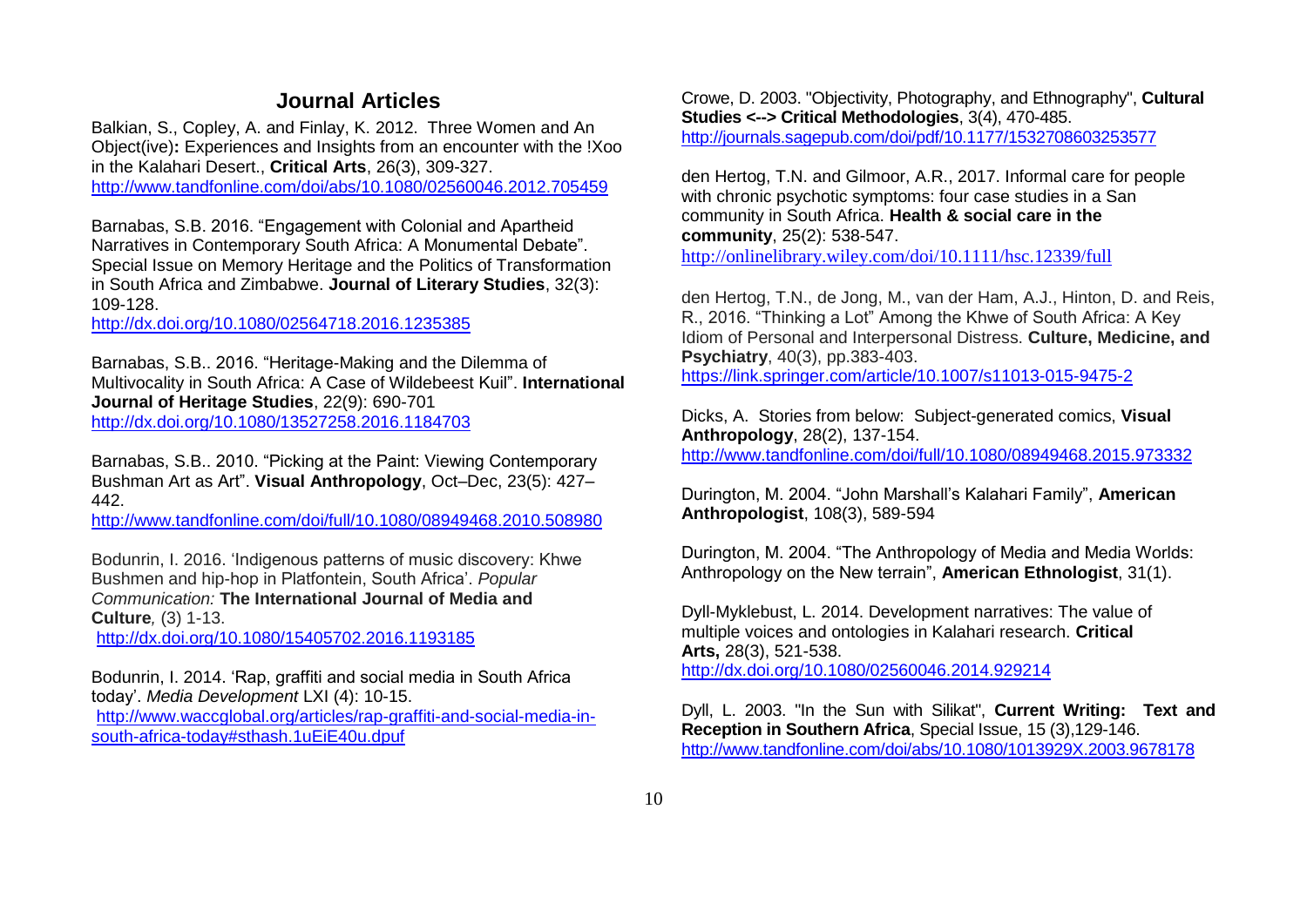Enervoldsen, K. 2003. "Virtual Reality: Viewership and Ethnographic Film", **Visual Anthropology**, 21(5), 410-428 <http://www.tandfonline.com/doi/full/10.1080/08949460802341878>

Enevoldsen, K. 2003. "See No Evil, Hear No Evil: An Outsider's Encounter with Cultural Tourism in South Africa", **Cultural Studies<-** →**Critical Methodologies**, 3(4), 486-503.

<http://journals.sagepub.com/doi/pdf/10.1177/1532708603253578>

Finlay, K. 2009. The Un/Changing Face of the #Khomani: Representation through Promotional Media, *Visual Anthropology*, 22(4), 334-361.

<http://www.tandfonline.com/doi/full/10.1080/08949460903005133>

Fisher, R. C., Lange, M. E. and Nkambule, M. E. N., 2017. *Cultural hybridity in the teaching of architecture within a decolonised society: Paranoá, Brazil & South Africa; Crossed Experiences and new perspectives.* [http://periodicos.unb.br/index.php/paranoa/article/view/2](http://periodicos.unb.br/index.php/paranoa/article/view/25252/0) [5252/0](http://periodicos.unb.br/index.php/paranoa/article/view/25252/0) 

Francis, M. 2010. "The Crossing: The Invention of Tradition among San Descendants of the Drakensberg, KwaZulu-Natal, South Africa", **African Identities**, 8(1), 39-52.

Francis, M and Francis, S. 2010. "Representation and Misrepresentation: San Regional Advocacy and the Global Imagery", **Critical Arts: South-north cultural and Media Studies** 24(2), 210- 27. http://www.tandfonline.com/doi/abs/10.1080/02560041003786490

Francis, M. 2009. "Contested Histories: A Critique of Rock Art in the Drakensberg Mountains", **Visual Anthropology**, 22(4), 327-343.

Grant, J. 2016. Crossing the Divide. Research methods to Facilitate Data Collection within Conflicted Communities, **Critical Arts: South-**

**North Cultural and Media Studies**, 30(6), 823-39. <http://www.tandfonline.com/doi/abs/10.1080/02560046.2016.1267248>

Grant, J. and Dicks, A. 2014, Perceived Benefits of Freireian Comics Workshops in Three Bushmen Communities, **Communitas**, 19, 116- 135. <http://apps.ufs.ac.za/kovsiejournals/default.aspx?article=2551>

Hockings, P., Tomaselli, K.G., Ruby, J., McDougall, D., Williams, D., Piette, A., Schwarz, T. and Carta, S. 2014 'Where' is the theory in Visual Anthropology?' *Visual Anthropology*. 27(5): 436-456. <http://www.tandfonline.com/doi/abs/10.1080/08949468.2014.950155>

Homiak, J. and Tomaselli, K.G. 1999. "Structured Absences: Shot logs on the Marshall Family Expeditionary Films, 1950-1958", **Visual Anthropology**, 12(3), 289-338. <http://www.tandfonline.com/doi/abs/10.1080/08949468.1999.9966778>

Jeursen, B. and Tomaselli, K.G. 2002. "Romancing the Kalahari: Personal Voyages of Methodological Discovery", **Current Writing: Text and Reception in Southern Africa**, 14(1), 29-58.

Laden, S., Tomaselli, K.G. and McLennan-Dodd, V, 2003. Introduction Writing in the San/d), **Current Writing**, 15, 1-19, <http://www.tandfonline.com/doi/abs/10.1080/1013929X.2003.9678170>

Lange, M.E., 2016. [Marking memories: indigenous north of the !Garib](http://www.tandfonline.com/doi/full/10.1080/02560046.2016.1263218)  [River and contemporary in Westville, South Africa.](http://www.tandfonline.com/doi/full/10.1080/02560046.2016.1263218) In **[Critical Arts:](http://www.tandfonline.com/toc/rcrc20/30/6)  [South-North Cultural & Media Studies](http://www.tandfonline.com/toc/rcrc20/30/6)**. 30 (6), 855-876.

<http://www.tandfonline.com/doi/abs/10.1080/02560046.2016.1263218>

Lange, M. E. & Dyll- Myklebust, L. 2015. Spirituality, shifting identities and social change: cases from the Kalahari landscape, **HTS Teologiese Studies/Theological Studies**. 71(1), 11 <http://dx.doi.org/10.4102/HTS.V71I1.2985>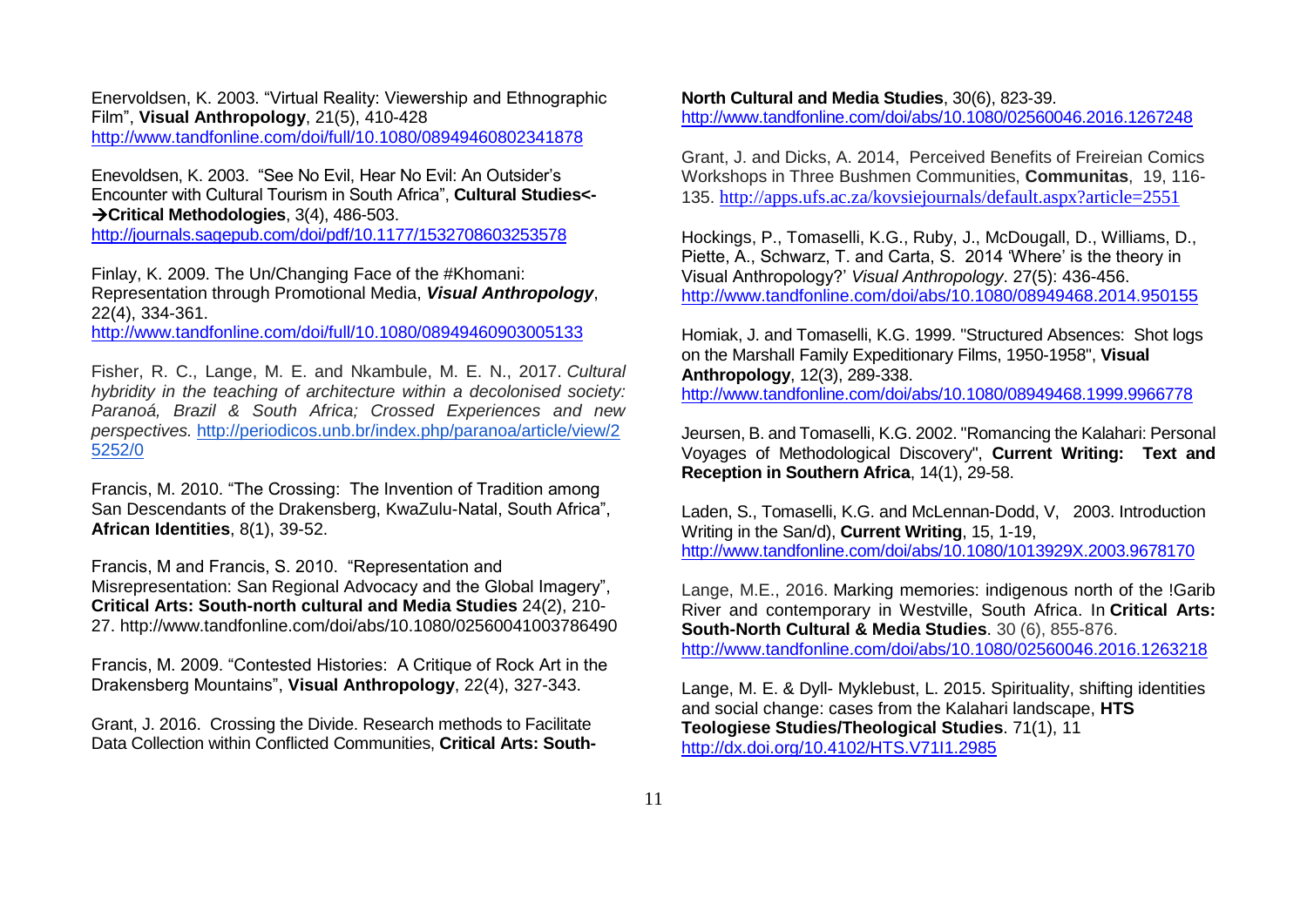#### Mhiripiri, N.A (2014) "Reflecting on the Conference", **Critical Arts: South-north Cultural and Media Studies**. 28(4): 743-744.

Mhiripiri, N.A (2012) "A performative encounter with ≠Khomani ethnographic artist Silikat van Wyk in the Kalahari", **Critical Arts: South-north Cultural and Media Studies**. 26(2): 375-400. <http://www.tandfonline.com/doi/abs/10.1080/02560046.2012.705462>

Nielsen, M. and Tomaselli, K.G. 2010. Over-Imitation in the Kalahari Desert and the Origins of Human Cultural Cognition, **Psychological Science**, 2010, 1-8. DOI: 10.1177/0956797610368808

Nielsen, M., Mushin, I., Tomaselli K.G. and Whiten, A. (2016): 'The Imitative and Cooperative behaviour of Western and Indigenous Australian pre-school children'. **Journal of Child Development***,*  87(3):795-806.

<http://onlinelibrary.wiley.com/doi/10.1111/cdev.12504/full>

Nielsen, M., Tomaselli, K.G., Mushin, I. and Whiten, A. (2014) 'Exploring tool innovation: A comparison of Western and Bushmen children'. **Journal of Experimental Child Psychology***,* 126(1):384- 394.

<http://www.sciencedirect.com/science/article/pii/S0022096514001106>

Nielsen, M., Mushin, I., Tomaselli, K.G. and Whiten, A. (2014) 'When Culture takes hold: 'Over-imitation and its flexible deployment in Western, Aboriginal and Bushman children'. **Journal of Child Development***,* 85(6): 2169-2184.

<http://onlinelibrary.wiley.com/doi/10.1111/cdev.12265/abstract>

Francis, M. 2009. "Silencing the Past: historical and archaeological colonisation of the Southern San in KwaZulu-Natal, South Africa", **Anthropology Southern Africa**, 32(3&4), 106-116

<http://www.tandfonline.com/doi/abs/10.1080/1013929X.2002.9678113>

Lange, M. 2003. "In Search of Methodology: From One to An-Other", **Cultural Studies <--> Critical Methodologies**, 3(4), 2003, 429-447. <http://journals.sagepub.com/doi/pdf/10.1177/1532708603253574>

Lange, M. 2003. "Voices from the Kalahari", **Current Writing**, Special Issue, 15(3), 51-65. <http://www.tandfonline.com/doi/abs/10.1080/1013929X.2003.9678173>

Lange, M., Kruiper, B. and Tomaselli, C. 2003. "Meeting Points: Symbiotic Spaces", **Current Writing**, Special Issue, 15 (3), 66-87. <http://www.tandfonline.com/doi/abs/10.1080/1013929X.2003.9678174>

Lange, M. 2006. "Tracking Decorated Ostrich Eggshells in the Kalahari", **Visual Anthropology**, 19(3-4), 2006, 371-388. <http://www.tandfonline.com/doi/full/10.1080/08949460600598745>

Manyozo, Linje. 2003. Reality and representation in ethnographic photography*.* **Journal of Humanities**, 17: 1-25. ISSN 1016-0728

Mboti, N. 2017. 'Soetwyn': Visuality, Cultural T 22-44. Tourism, Desire Paths and the Khomani, **Visual Anthropology**, 30(1). <http://www.tandfonline.com/doi/full/10.1080/08949468.2017.1255502>

Mhlanga, B. 2009. "The Community in Community Radio: A Case Study of XK FM, Interrogating Issues of Community Participation, Governance, and Control", **Ecquid Novi: African Journalism Studies**, 30(1), 58-72.

[https://www.researchgate.net/publication/240812071\\_The\\_Community](https://www.researchgate.net/publication/240812071_The_Community_in_Community_Radio_A_Case_Study_of_XK_FM_Interrogating_Issues_of_Community_Participation_Governance_and_Control) in Community Radio A Case Study of XK FM Interrogating Issu [es\\_of\\_Community\\_Participation\\_Governance\\_and\\_Control](https://www.researchgate.net/publication/240812071_The_Community_in_Community_Radio_A_Case_Study_of_XK_FM_Interrogating_Issues_of_Community_Participation_Governance_and_Control)

Mikkalsen, O. 2008. "Development communication and the paradox of choice: imposition and dictatorship in comparing Sámi and San Bushmen experiences of cultural autonomy", **Critical Arts: South-**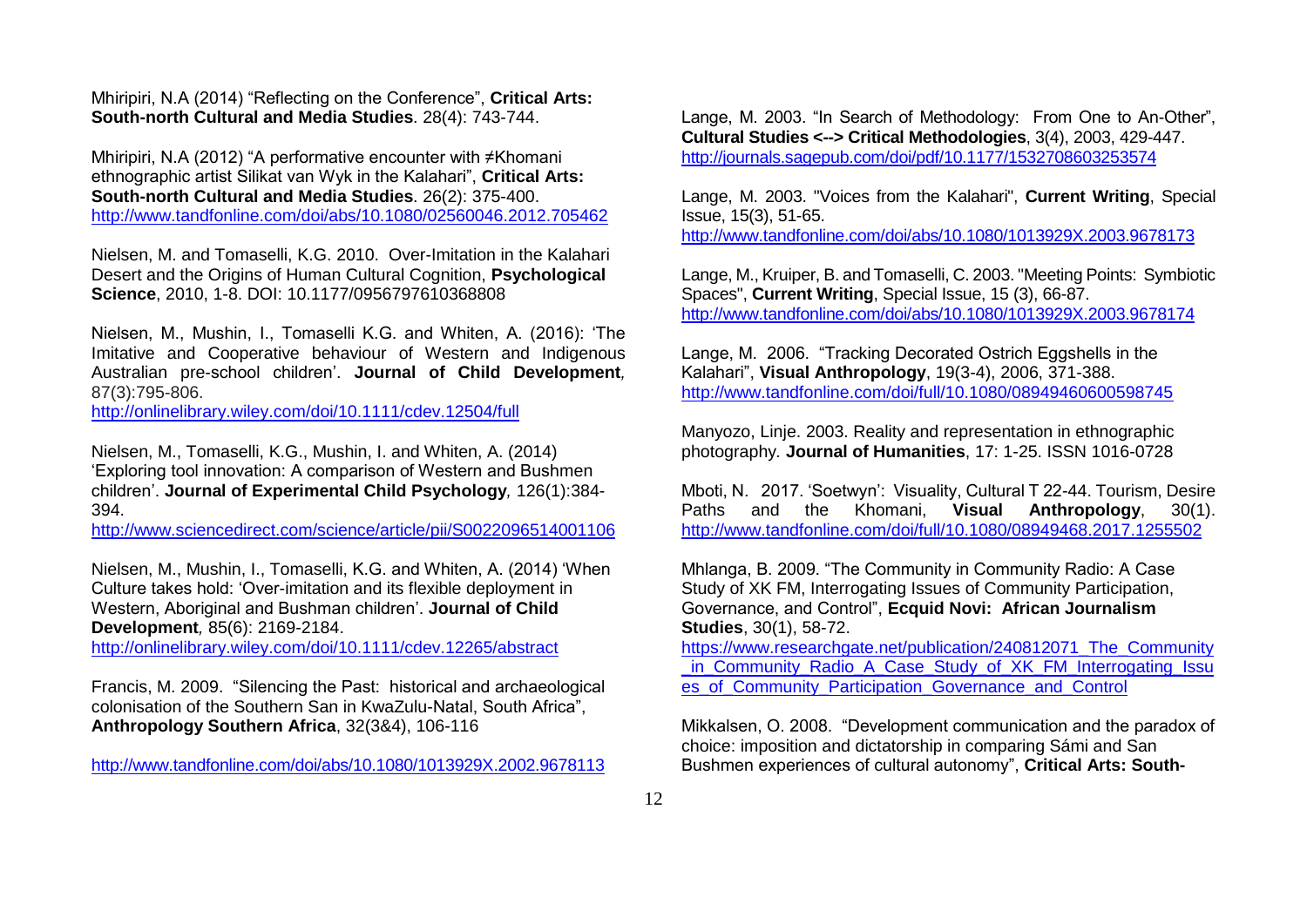**north Cultural and Media Studies**. 22(2), 295-332. <http://www.tandfonline.com/doi/abs/10.1080/02560040802472484>

McLennan-Dodd, V. 2006. "Search for the Bushmen", review essay, **Visual Anthropology**, 19(3-4), 2006, 347-352.

McLennan-Dodd, V. and Tomaselli, K.G. 2005. "Made in China: The Gods Go East", **Visual Anthropology**, 18, 199-228. <http://www.tandfonline.com/doi/full/10.1080/08949460590914859>

McLennan-Dodd, V. 2004. *"The Healing Land:* Research Methods in Kalahari Communities", **Critical Arts***,* 18(2), 3-30. <http://www.tandfonline.com/doi/abs/10.1080/02560040802472484>

McLennan-Dodd, V. 2002. "A Semiotic Analysis of *The Great Dance* - A Hunter's Story in Relation to Media Representation of the San", **Visual Anthropology**, 15, 203-220.

<http://www.tandfonline.com/doi/abs/10.1080/08949460210980>

McLennan-Dodd, V. 2003. "Wit Meisie/Morning Star: Encounters in the Desert, **Current Writing**, Special Issue, 15(3), 88-100. <http://www.tandfonline.com/doi/abs/10.1080/1013929X.2003.9678175>

McLennan-Dodd, V. 2003. "Hotel Kalahari: `You can check out any time you like, but you can never leave'", **Cultural Studies <--> Critical Methodologies**, 3(4), 448-469.

<http://journals.sagepub.com/doi/pdf/10.1177/1532708603253575>

Mhiripiri, N. "Reflexivity and the Challenges of Ethnographic Film", **Visual Anthropology**", 2001, 16(1).

<http://www.tandfonline.com/doi/abs/10.1080/08949460309595100>

Mlauzi, L. 2003. "Reality and Representation in Ethnographic Photography", **University of Malawi Journal of Humanities**, 17(1-25).

Oets, N. 2003. "From Myth to reality to Somewhere in between", **Current Writing**, Special issue, 15(3), 37-50. <http://www.tandfonline.com/doi/abs/10.1080/1013929X.2003.9678172>

Reinhardt T. 2003. "The Fire Dance", **Current Writing**, Special Issue, 15(3), 101-111.

<http://www.tandfonline.com/doi/abs/10.1080/1013929X.2003.9678176>

Saetre, M. 2003. Bushmen and the Others, **Current Writing**, Special Issue, 15(3), 118-134,

<http://www.tandfonline.com/doi/abs/10.1080/1013929X.2003.9678177>

Tomaselli, K.G. 2017. Ethical Procedures? A Critical Intervention: The sacred, the profane, and the planet. **The Ethnographic Edge**, [S.l.], v. 1, n. 1, p. 3-16, dec. 2017. ISSN 2537-7426. Available at: [<http://tee.ac.nz/index.php/TEE/article/view/21>](http://tee.ac.nz/index.php/TEE/article/view/21).. doi: [https://doi.org/10.15663/tee.v1i1.21.](https://doi.org/10.15663/tee.v1i1.21)

With responses by Michael Peters, Katie Fitzpatrick, Synthia Snydor and Norman Denzin.

Tomaselli, K.G. 2017. Picking on the poor: the contradictions of theory and neo-liberal critique. A response to Stasja Koot's paper on the contradictions of capitalism for Indigenous tourism in the South African Kalahari, **Journal of Sustainable Tourism**, 25:8, 1182-1196. <http://www.tandfonline.com/doi/abs/10.1080/09669582.2016.1276918>

Tomaselli, K.G. 2016.Researcjh Ethics in the Kalahari: Issues, Contradictions and Concerns, **Critical Arts**, 30(6), 804-822. <http://www.tandfonline.com/doi/abs/10.1080/02560046.2016.1267253>

Tomaselli, K.G. 2015 Virtual Religion, the Fantastic, and Electronic Ontology. *Visual Anthropology* 28(2):109-126. <http://www.tandfonline.com/doi/abs/10.1080/08949468.2015.996473>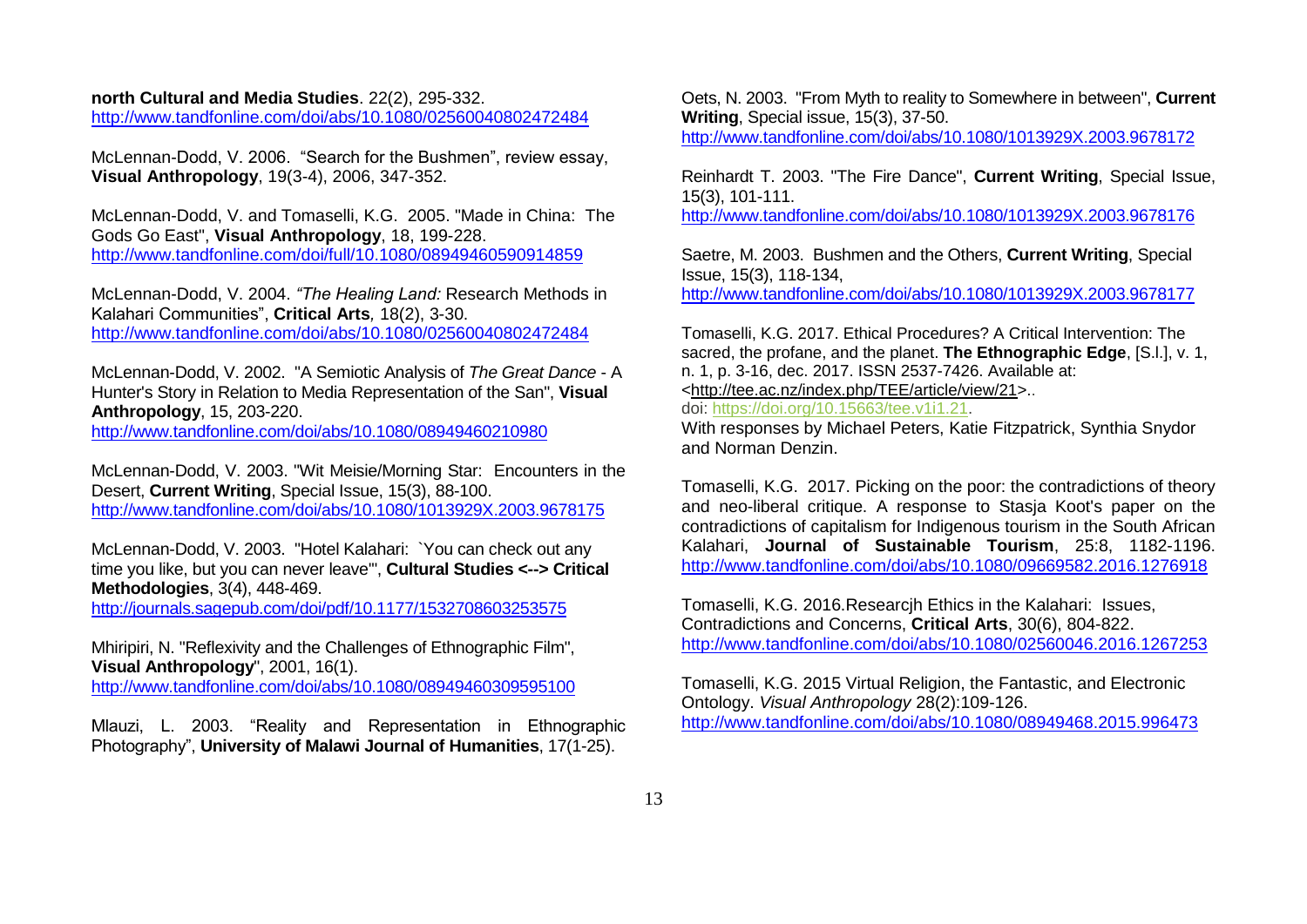Tomaselli, K.G. 2014 'Researching the San, San/ding the Research'. **Critical Arts***.* 28(4): 722-732.

<http://www.tandfonline.com/doi/abs/10.1080/02560046.2014.929227>

Tomaselli, K.G. 2014. 'Who owns what? Indigenous knowledge and struggles over representation'. **Critical Arts***.* 28(4): 631-647. <http://www.tandfonline.com/doi/abs/10.1080/02560046.2014.929220>

Tomaselli, K.G. 2013. Visualizing Different kinds of Writing: Autoethnography, Social Science, **Visual Anthropology** <http://www.tandfonline.com/doi/abs/10.1080/08949468.2012.718985>

Tomaselli, K.G. 2007. "`At the Other End of the camera'" – Film Through History in John Marshall's Documentaries, **Documentary Film Studies,** 1(2), 123-35.

[http://www.tandfonline.com/doi/abs/10.1386/sdf.1.2.123\\_1](http://www.tandfonline.com/doi/abs/10.1386/sdf.1.2.123_1)

Tomaselli, K.G. 2006. "Rereading the **Gods Must be Crazy** Films", **Visual Anthropology**, 19(2), 171-200.

[http://www.tandfonline.com/doi/full/10.1080/08949460600598711?src=](http://www.tandfonline.com/doi/full/10.1080/08949460600598711?src=recsys) [recsys](http://www.tandfonline.com/doi/full/10.1080/08949460600598711?src=recsys)

Tomaselli, K.G. 2002. "` ... we have to work with our own heads' (/Angn!ao): San Bushmen and the Media", **Visual Anthropology**, 15(2), 2002, 229-246. <http://www.tandfonline.com/doi/abs/10.1080/08949460210981>

Tomaselli, K.G. 2003. "*Op die Grond*: Writing in the San/d, Surviving Crime", **Current Writing**, Special issue, 14-36. <http://www.tandfonline.com/doi/abs/10.1080/1013929X.2003.9678171>

Tomaselli, K.G. 2003. "Stories to Tell, Stories to Sell: Resisting Textualisation", **Cultural Studies**, 17(6), 856-875. <http://www.tandfonline.com/doi/abs/10.1080/09502380310001631215> Tomaselli.K.G. 2003. "`*Dit is die Here se Asem*': The Wind, its Messages and issues of Auto-ethnographic Methodology in the Kalahari", **Cultural Studies <--> Critical Methodologies**, 3(4), 397-428.

<http://journals.sagepub.com/doi/pdf/10.1177/1532708603253576>

Tomaselli, K.G and Shepperson, A. 2003. "Introduction: From One to Another: Auto-Ethnographic Explorations in Southern Africa", **Cultural Studies <--> Critical Methodologies**, 3(4), 383-397.

Tomaselli, K.G. 2003. "San (Bushmen), Art and Tourism: Self-reflexive methodologies", **Medien Journal**, 61-65.

Tomaselli, K.G. 2001. "The Semiotics of Anthropological Authenticity: The Film Apparatus and Cultural Accommodation", **Visual Anthropology**, 14(2), 173-183. <http://www.tandfonline.com/doi/abs/10.1080/08949468.2001.9966824>

Tomaselli, K.G. 2001. "Blue is Hot, Red is Cold: Doing Reverse Cultural Studies in Africa", **Cultural Studies - Critical Methodologies**, 3, 2001, 283-318.

<http://journals.sagepub.com/doi/abs/10.1177/153270860100100301>

Tomaselli, K.G. and Wang, C. 2001. "Selling Myths, Not Culture: Authenticity and Cultural Tourism", **Tourism Forum Southern Africa**, 1(1), 23-33.

[http://ccms.ukzn.ac.za/files/articles/Publications/tourism%20forum%20sa](http://ccms.ukzn.ac.za/files/articles/Publications/tourism%20forum%20sa.pdf) [.pdf](http://ccms.ukzn.ac.za/files/articles/Publications/tourism%20forum%20sa.pdf)

Tomaselli, K.G. and Homiak, J. 1999. "Powering Popular Conceptions: The !Kung in the Marshall Family Expedition Films of the 1950s", **Visual Anthropology**, 12(2&3), 153-184.

<http://www.tandfonline.com/doi/abs/10.1080/08949468.1999.9966773>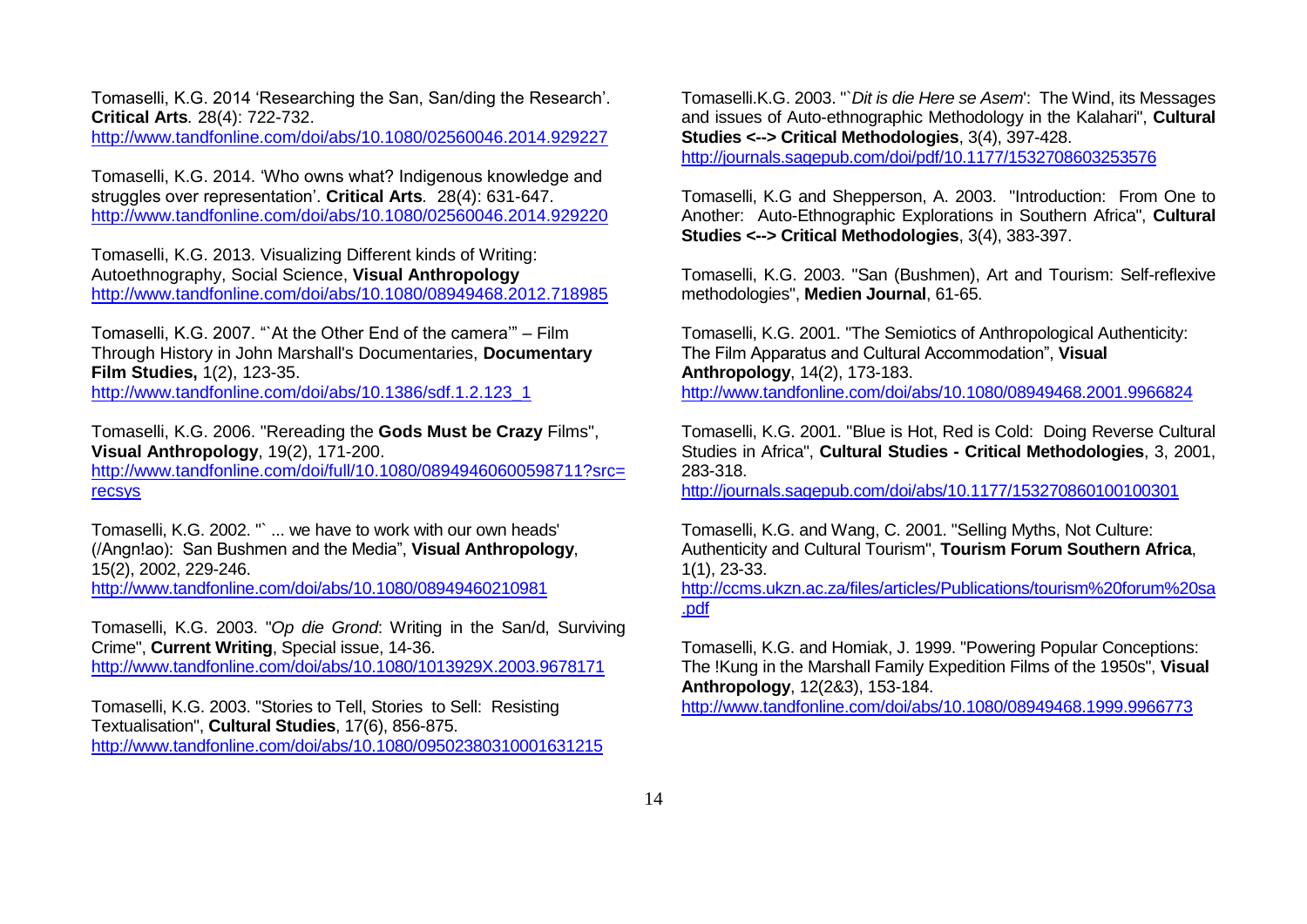Tomaselli, K. G. 1999. "Introduction: Encounters in the Kalahari: Some Points of Departure", **Visual Anthropology**, 12(2/3), 131-135. <http://www.tandfonline.com/doi/abs/10.1080/08949468.1999.9966771>

Tomaselli, K.G. 1999. "Psychospiritual Ecoscience: The Ju'/hoansi and Cultural Tourism", **Visual Anthropology**, 12(3), 185-195. <http://www.tandfonline.com/doi/abs/10.1080/08949468.1999.9966774>

Tomaselli, K.G. 1999. "Textualizing the San `Past': Dancing With Development", **Visual Anthropology** 12(3), 197-212. <http://www.tandfonline.com/doi/abs/10.1080/08949468.1999.9966775>

Tomaselli, K.G. 1995. "Introduction: Media Recuperations of the San", **Critical Arts**, 9(2), i-xxi. (Durban). <http://www.tandfonline.com/doi/abs/10.1080/02560049585310091>

Tomaselli, K.G. 1990. "Annoying Anthropologists: Jamie Uys' Films on 'Bushmen' and Animals", **Society for Visual Anthropology Review**, Spring, 75-81.

Van der Weg, Wendy and Barnabas, Shanade. 2011. "Painting our portraits: The state of contemporary San art in South Africa and its development potential, using !Xun and Khwe art as a case study". **Critical Arts**, 25(2): 282–295. <http://www.tandfonline.com/doi/abs/10.1080/02560046.2011.569079>

Young, D. 1995. Ethnographic Surreality, Possession and the Unconscious, **Visual Anthropology,** 7(3), 191-207. <http://www.tandfonline.com/doi/abs/10.1080/08949468.1995.9966648>

# **Review Essays, Interviews, Reports and Other Useful Readings**

Grant, J. (2013). *South Africa: A Land Divided, but in a Conference United*. *SUBtext*, Autumn 2013See <http://ccms.ukzn.ac.za/files/articles/Subtext/subtextautumn2013.pdf>

Grant, J. (2012). A Hollow Sound of Lamentation. *SUBtext*, Winter 2012, See

[http://ccms.ukzn.ac.za/files/articles/Subtext/subtext%20winter%20201](http://ccms.ukzn.ac.za/files/articles/Subtext/subtext%20winter%202012%20web.pdf) [2%20web.pdf](http://ccms.ukzn.ac.za/files/articles/Subtext/subtext%20winter%202012%20web.pdf)

Jeursen, B. 1999. "*Bush for the Bushmen"* (Book review), **Visual Anthropology**, 12(2-3), 1999, 343-348.

Jeursen, B. 1995. "Rock Art as a Bridge Between Past and Future: A common cultural heritage for the new South Africa?", **Critical Arts**, 9(2), 1995, 119-130.

<http://www.tandfonline.com/doi/abs/10.1080/02560049585310161>

Letsoalo, T. 2010. SAN STUDY BASELINE REPORT, 2010. AIDS Foundation South Africa.

McLennan-Dodd, V. 2002. "*Little Tracker*", **Visual Anthropology**, 15, 227 (film review). <http://www.tandfonline.com/doi/abs/10.1080/08949460210983>

McLennan-Dodd, and Sehume, J. 2002. "Review: Craig and Damon Foster, *The Great Dance: A Hunter's Story"*, **Kronos: Journal of Cape History**, 176-178,

McLennan-Dodd, V. 2002. Review: "Zolo Maseko. *The Life and Times of Sara Baartman"*, **Kronos: Journal of Cape History**, 172-175.

Mhiripiri, N. *Africans on Stage* (Book review), **Visual Anthropology**, 15(3/4), 2000, 393-399.

Moodley. K. et al. Technical Report: Kutse Game Lodge, 2005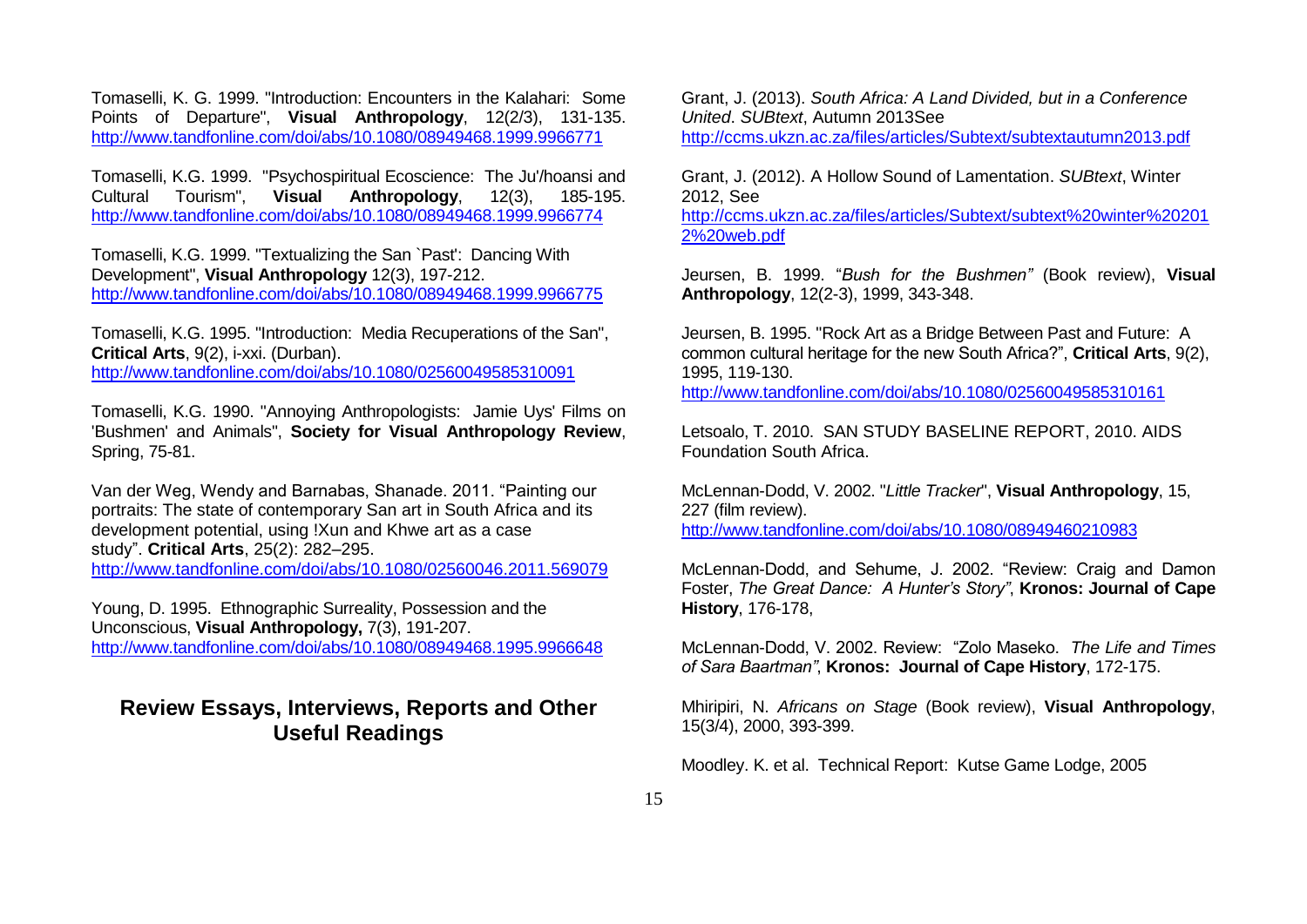Tomaselli, K.G. and Ewing, D. with Govender, E., Dicks, A., and Miti, A. 2013 and Platfontein Knowledge, Attitudes and Practices (KAP) Survey. USAID, JHHESA, CCMS and Aids Foundation SA,

Tomaselli, K.G. Living a Healthy Lifestyle, Kalahari Story. Working with the San. It's My Culture, *Culture & Health Newsletter*, 2011, 4, 13-16

Tomaselli, K.G. "The Staging of Authenticity via Cultural Tourism: Theme Parks and Film and TV Series in the Kalahari Desert and KwaZulu-Natal, South Africa", **Bulletin of the International Committee on Urgent Anthropological and Ethnological Research**, 41, 2001-2002, 93-100.

Tomaselli, K.G "Rock Art, the Art of Tracking, and Cybertracking: Demystifying the `Bushmen' in the Information Age", **Visual Anthropology**, 14, 2002, 77-82. <http://www.tandfonline.com/doi/abs/10.1080/08949468.2001.9966818>

Tomaselli, K.G. "Africa on Film", Book Review, **Visual Anthropology**, 12(2&3), 1999, 353-356.

Tomaselli, K.G. "Revisualizing the San in the Nineteen-Eighties" **Visual Anthropology**, 6(1) 1993, 97-104. <http://www.tandfonline.com/doi/abs/10.1080/08949468.1993.9966608>

Tomaselli, K.G. "Visions of Africa: Anthropology on Film", **Critical Arts**, 7(1), 1993, 147-153.

Tomaselli, K.G. *People of the Great Sandface*: An Interview with Paul Myburgh, **Commission on Visual Anthropology Newsletter**, October 1989, 26-31.

Tomaselli, K.G, "Visual Anthropology in South Africa: A Survey of the Turbulent '80s", **Commission on Visual Anthropology Newsletter**, May 1989, 5-13."

Tomaselli, K.G., McLennan-Dodd, V., Wang, C. and Dunn, S. *Cultural Studies Research in the Kalahari and KwaZulu-Natal: From observation to Development*. Mimeo, 2003, 19pp.

Tomaselli, K.G and Gabriel, T., Masilela, N. and Williams, D. *People of the Great Sandface*, **Visual Anthropology**, 5(1) 1992, 153-166 (Commentary).

<http://www.tandfonline.com/doi/abs/10.1080/08949468.1992.9966584>

Tomaselli, K.G. 2016. Filming Real People by Adam Strong, **Visual Anthropology**, 30(2)

<http://www.tandfonline.com/doi/full/10.1080/08949468.2017.1277112>

Wijngaarden, V.

- 2017 Maasai beads: the interplay between Europe and Africa. In: *The Conversation*, October 1. [Full text](https://theconversation.com/maasai-beads-the-interplay-between-europe-and-africa-84109)
- 2017 Quand familles masaï et touristes se rencontrent sous l'œil de la caméra. In: *The Conversation*, October 4. [Full](https://theconversation.com/quand-familles-masa-et-touristes-se-rencontrent-sous-loeil-de-la-camera-84924?utm)  [text](https://theconversation.com/quand-familles-masa-et-touristes-se-rencontrent-sous-loeil-de-la-camera-84924?utm)

2017 Quand des touristes occidentaux rencontrent des Masai, nobles "sauvages" de leur imaginaire. In: *Le Monde*, October 6. [Full text](http://www.lemonde.fr/afrique/article/2017/10/06/quand-des-touristes-occidentaux-rencontrent-des-masai-nobles-sauvages-de-leur-imaginaire_5197020_3212.html)

- 2017 A close-up look at what happens when tourists and Maasai communities meet. In: *The Conversation*, October 11. [Full text](https://theconversation.com/a-close-up-look-at-what-happens-when-tourists-and-maasai-communities-meet-84095)
- 2017 Saviez-vous que les perles des Masaï venaient… d'Europe? In: *The Conversation*, October 13. [Full text](http://theconversation.com/saviez-vous-que-les-perles-des-masa-venaient-deurope-84532)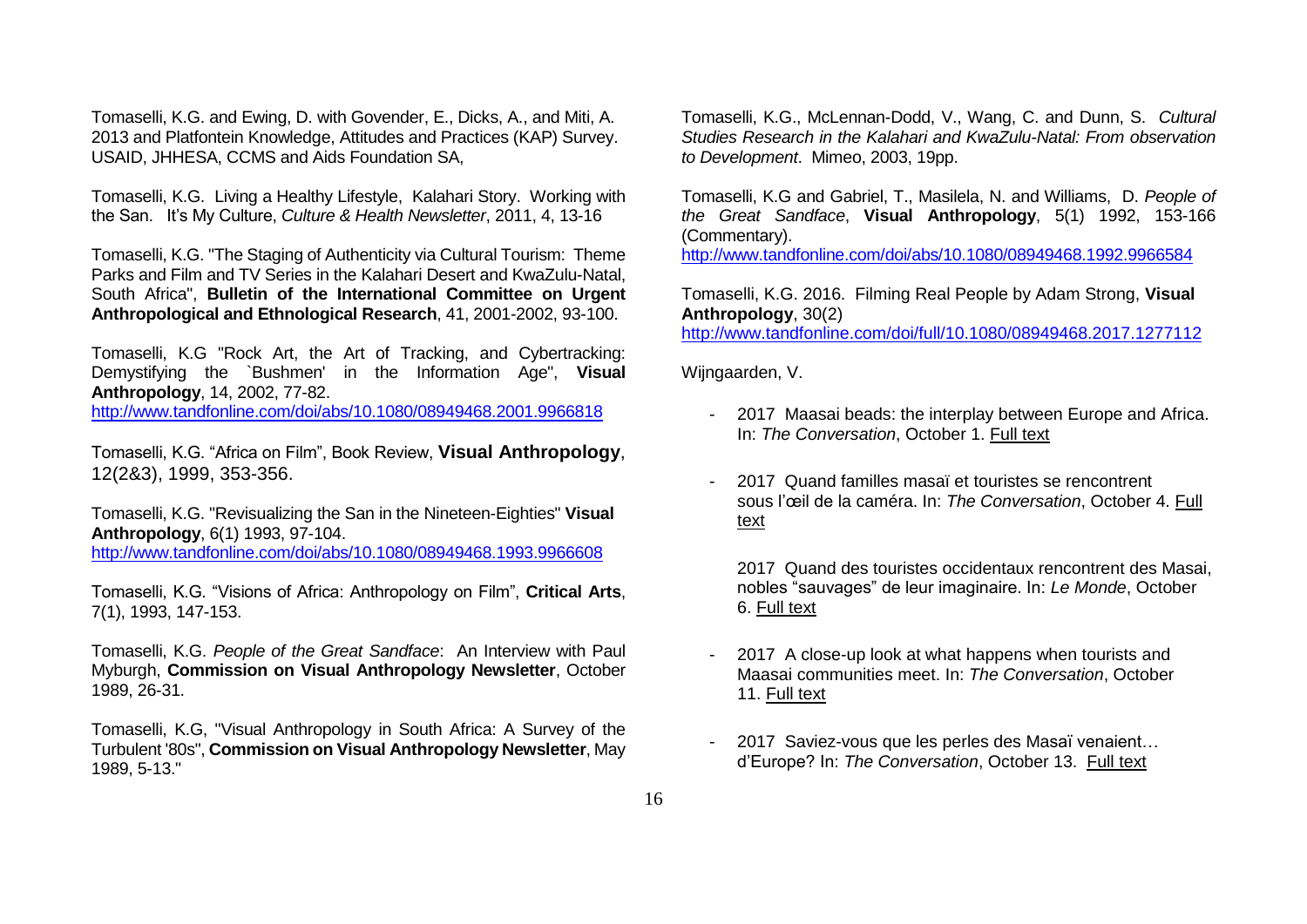# **Conference/Other**

Barnabas, S. "The intermittent researcher and the marginalized research community: Reflections of research praxis from two studies conducted amongst the !Xun and Khwe San". CEAD 2016 - Ethnographic Imaginings: Place, Space and Time University of Cape Town, South Africa, 15-18 November 2016.

Bodunrin, I**.**, "Representing otherness: who can represent the Bushman?" 7th European Conference on African Studies, ECAS 2017 - Urban Africa - Urban Africans: New encounters of the rural and the urban, University of Basel Switzerland, 29 June – 1 July 2017.

Bodunrin, I., "Researching 'Bushboys and girls': Negotiating sameness and difference in Bushmen youth research". CEAD 2016 - Ethnographic Imaginings: Place, Space and Time University of Cape Town, South Africa, 15-18 November 2016.

Bodunrin, I., "The Rollercoaster Journey of South African Hip-hop," Centre for Anthropological Research (CFAR), University of Johannesburg First Annual Performance and Popular Culture Conference, Johannesburg. 29-31 May 2015.

Bodunrin, I. "Nollywood's domination of Africa's most indigenous cultures: case study of the Khwe indigenous group". The End of the World Cinema Inaugural Conference of the South of the West: Southern Screens Research Network, Monash University, Caulfield, Melbourne, Australia. 16–19 November 2015.

Grant, J. "Crossing the Divide: Fraternising with Opposing Development Agencies, Community Factions and Individuals to Enable Representative Research Data", Presented at the International Euro-African Association for the Anthropology of Social Change and

Development (APAD) Conference, Montpellier, France, 13-15 June 2013. Conference Title: Fieldwork Relations in the context of Development or Emergency: Access, Risks, Knowledge, Restitutions.

Grant, J. Meeting ‡Khomani Expectations: Reflexive Ethical Research in the Field, Presented at University of KwaZulu-Natal, South Africa, 19-21 April 2013. Conference Title: Khoi and San Representation.

Grant, J. The Importance of "Community" Cohesion in Land Restitution: A Case Study of the ‡Khomani Bushmen, South Africa, Presented at the University of Cape Town, South Africa, 24<sup>th</sup>-27<sup>th</sup> March 2013. Conference Title: Land Divided: Land and South African Society in 2013, in Comparative Perspective.

Sehume, J. "Appraising the 'Rethinking indigeneity'- Project Using Transdisciplinary". CEAD 2016 - Ethnographic Imaginings: Place, Space and Time University of Cape Town, South Africa, 15-18 November 2016.

Sathiyah, V.**.** "Identity, Representation: Public-Private-Community Partnerships and the Batlokoa Community". CEAD 2016 - Ethnographic Imaginings: Place, Space and Time University of Cape Town, South Africa, 15-18 November 2016.

Tomaselli, K. G. Keynote Address: "Rethinking Research Relations, Rethinking Research, or Just Rethinking". CEAD 2016 - Ethnographic Imaginings: Place, Space and Time University of Cape Town, South Africa, 15-18 November 2016.

Tomaselli, K. G.**.** "Community Ethnography" Facilitated by Tomaselli, K. G and Lange, M. CEAD 2016 - Ethnographic Imaginings: Place, Space and Time University of Cape Town, South Africa, 15-18 November 2016.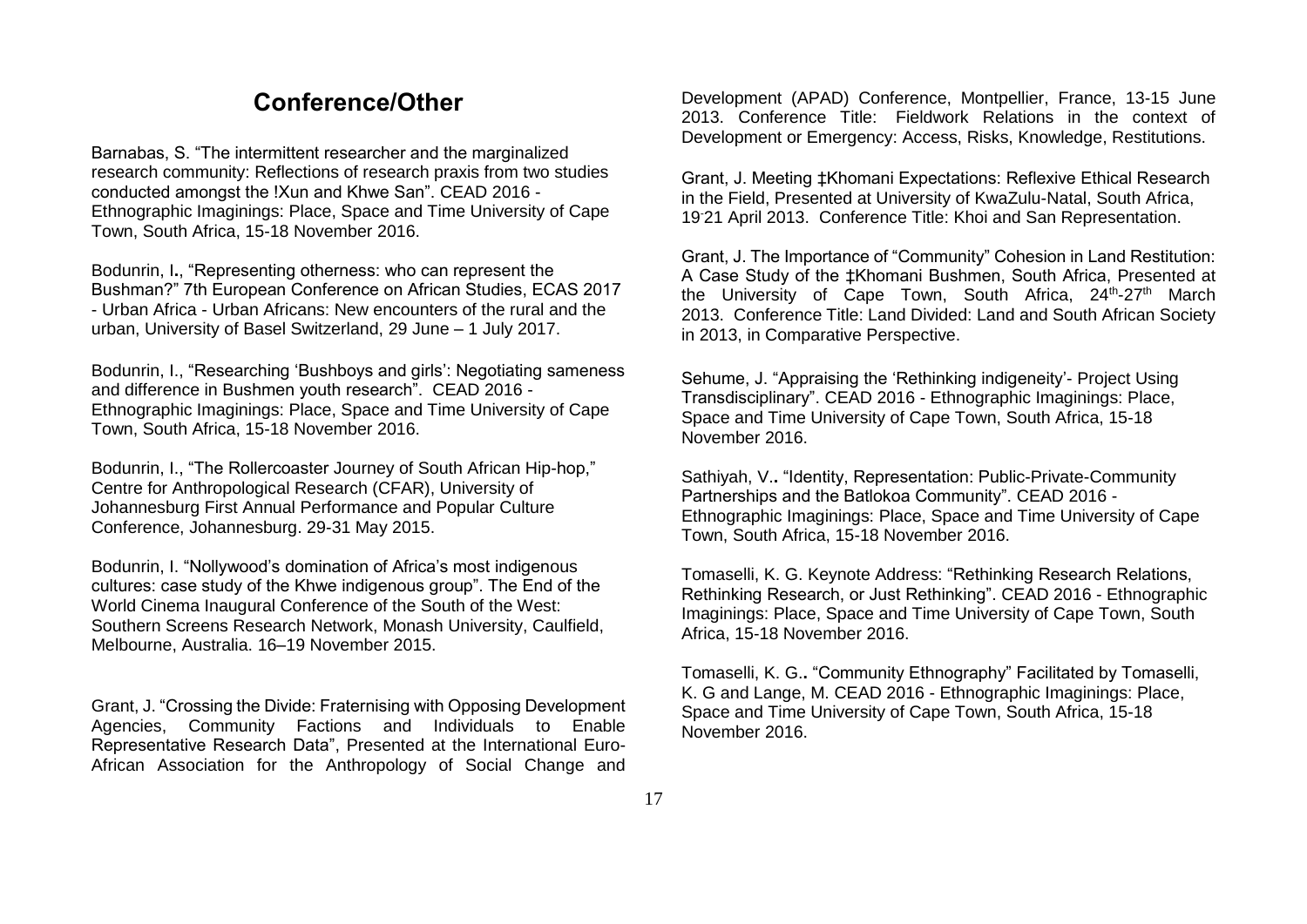Tomaselli, K.G. & Dyll-Myklebust, L. "Trusting the Indigenous: Critical Indigenous Qualitative Methodologies", International Conference on Indigenous Knowledge Systems and Environmental Ethics: Implications for Peace- building and Sustainable Development. University of KwaZuku-Natal, Durban, South Africa. 28- 30 April, 2015.

Tomaselli, K.G. "The Khoisan Represented: Recovering Agency", National Khoisan Consultative Conference, Oudtshoorn, 29 March to 1 April.

Tomaselli, K.G. "The extreme in destination marketing – a proposal". Heritage in Tourism Conference, Kimberley, South Africa, 2-3 March 2011.

Tomaselli, K.G. Rethinking Indigeneity: Some notes on language encounters in the Kalahari. International Workshop on Speech Acts and Speech Events in African Languages, University of Bayreuth, Germany, 9-11 December 2010.

Tomaselli, K.G; Dockney, J; Barnabas, S; and Hart, T. "Sharing what we learn – why documentation is critical to cultural heritage, health and well-being". Learning and Sharing Conference, Durban, South Africa, 26-29 October 2010.

Tomaselli, K.G. **Invited Guest.** How Indigenous is Indigenous Television? Keyan Tomaselli interviews Martin Mhando, People to People International Documentary Conference, Atlas Studios, Johannesburg, 13-15 September 2007.

### **Video Productions / Photographs**

Dunn, S. 2002. Photographs taken at Blinkwanter and Witdraai. Exhibited at Bergtheil, 2002. CD.

Durington, M. Botswana Participatory Video Project: **A Hunter's Redux**, (12 mins.). Ngwatle. forthcoming.

Elliot, J. 2007. Footage taken in the Kalahari, Northern Cape.

Lange, M. 2002. **Kalahari Fires,** (15 mins.). For schools release via The Circle Connection. VHS (Ngwatle)

Lange, R. Video and Photographic Exhibition, Westville Boy's High School, August 2005.

Manyozo, L. 2002 **Reading Photographs in the Kalahari: CCMS and the Semiotics of the Encounter Project**, (33 mins.). VHS, (Witdraai)

Reinhardt, T. 2002. **Vetkat** [Version 1], (5 mins.). 2002. For school and museum release. VHS, DVD., miniDVD (Vetkat Kruiper, artist at Blinkwater)

Reinhardt, T. 2002. **Vetkat** [Version 2], (10 mins.). VHS, miniDVD. For schools and museum release. (This version includes interviews with Vetkat and Belinda Kruiper)

Reinhardt, T, 2002**. A Guy, a Journey and a Camera**, (30 mins.). VHS, DVD (Witdraai and Ngwatle)

Reinhardt, T. and Saetre, M. 2002. **The Fire Dance**. VHS.

Saetre, M. 2002. **I am, You Are?**, (40 mins.). VHS, DVD. (Ngwatle)

Saetre, M and Reinhardt, T. 2002. **The Fire Dance,** (7 mins.). VHS, miniDVD. For school and museum release.

Some of the above videos supplement curriculum-based programmes and workshops offered by The Circle Connection to primary schools and educators in Durban. *Kalahari Fires* was used in a formal reception study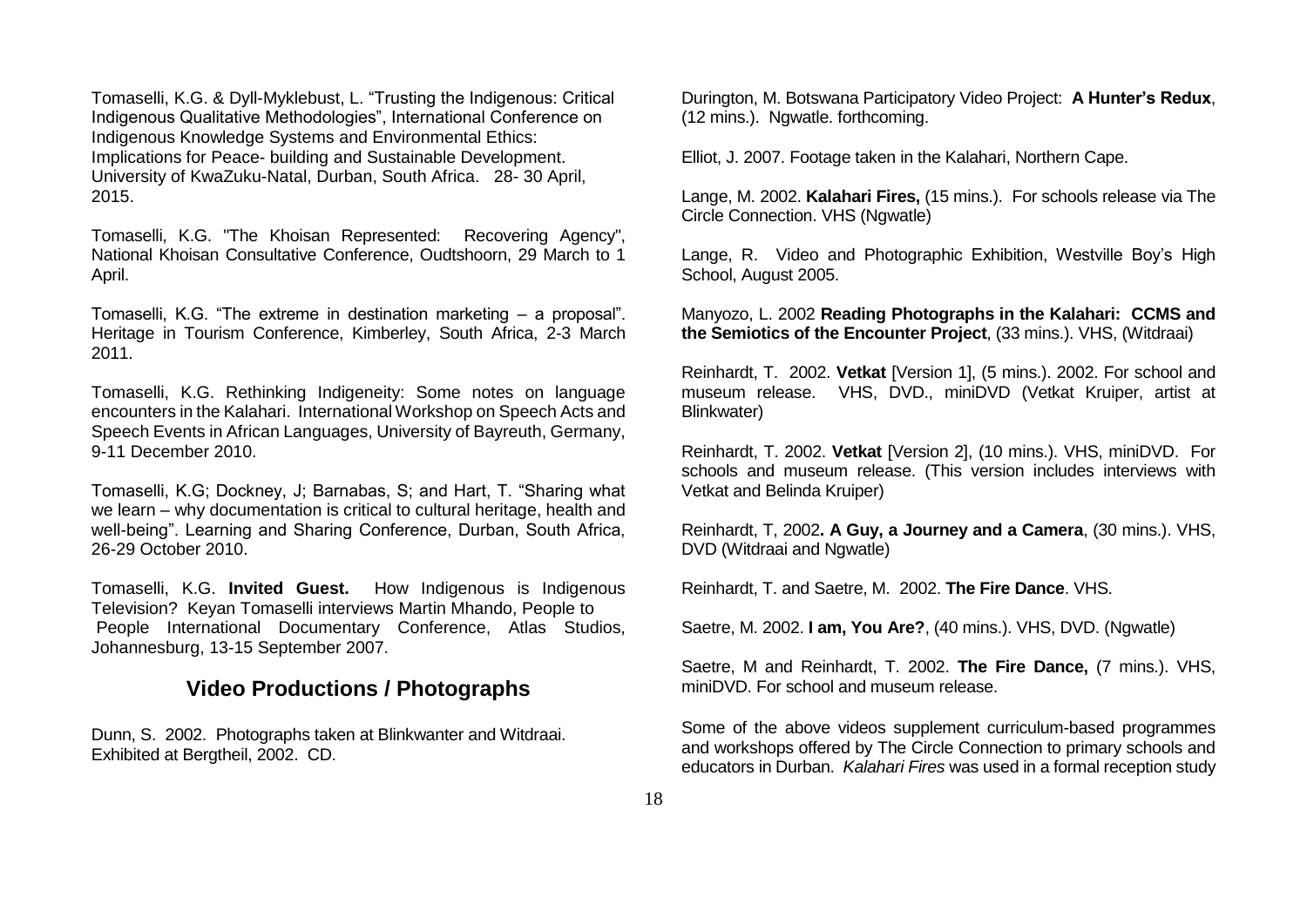to assess learners attitudes towards present day San prior and after watching this video. Learners in the Senior Primary classes at the following schools participated in 2002: **Private schools**: Maris Stella, Thomas More. **Government schools:** Atholl Heights, Westville Senior Primary School, Pitlochry Primary School.

Viewings of (often extracts) *Kalahari Fires*, *I am, You are*, *A man, a journey and a camera* were incorporated in programmes on: a) The Khoisan past and present - visual footage on cultural practices and to introduce learners to the change in lifestyles of communities from the South Eastern Kalahari and their visual depiction as seen in videos made by John Marshall in the 1950s and 1970s to present CCMS students' videos; and b) the use of video as a visual historic and cultural source.

Information and experience gained on the CCMS Kalahari Field trips specifically relating to cultural practices and the changing political positions of the Kalahari Khoisan has also been disseminated orally to educators and learners from Grade 4s and 5s from 2002-2004.

 Learners from schools who have attended The Circle Connection programmes at the Bergtheil Museum from 2002ff who have benefited from CCMS Kalahari Field trips and Vetkat Regopstaan Kruiper and fellow artists' exhibitions include: Westville Boys High School, Westville Senior Primary School, Clifton Preparatory School, Pinetown Senior Primary School, St Mary's DSG, Thomas More College, Ashley Primary School, Atholl Heights, and Pitlochry.

Learners and parents from

Westville Senior and Westville Boys High School sent donations of caps, books and drawing materials with the CCMS group in 2003 and 2004. Other schools have asked to participate in donations for 2006.

### **Graduate Research Projects**

**Honours Projects**

Balkian, S. Courage is looking at fear in the face and overcoming it, Self-guided project, 2006.

Beharie, B. Breaking the Stereotype: Understanding Representation in the Media of the #Khomani Bushmen using the Nando's Diversity Advert 2012. Hons Project.

Barnabas, Shanade. 2011. "The Biesje Poort Rock art project: A transient traversing". *SUBtext* no: 15, Autumn: 12–13. [http://ccms.ukzn.ac.za/files/articles/Subtext/subtext%20autumn%202](http://ccms.ukzn.ac.za/files/articles/Subtext/subtext%20autumn%202011.pdf) [011.pdf](http://ccms.ukzn.ac.za/files/articles/Subtext/subtext%20autumn%202011.pdf)

Barnabas, Shanade. 2009. "Tourism, Heritage and Ghosts". *SUBtext* no. 8, Spring: 6–7. [http://ccms.ukzn.ac.za/files/articles/Subtext/subtext\\_spring\\_09.pdf](http://ccms.ukzn.ac.za/files/articles/Subtext/subtext_spring_09.pdf)

Bodunrin, I. (2013). Representations and Realities: Understanding the Dynamism of the Modern Bushman Culture. Honours Research Project, University of KwaZulu-Natal, School of Applied Human Sciences.

Copley, A. *Th*e Popular Bushmen: An investigation into the everyday lives' of the Bushmen in Ngwatle and the influence of the popular, Self-guided project, 2006.

Dockney, J. Understanding Bushman(iacs): Understanding the Interpretations of the Images of the Bushmen in the Vodacom Rugby World Cup advert, 2008.

Gaines, J. (2013). Bushmen Brand: The Positives and Negatives of the Commodification of Bushmen in South Africa. Honours Research Project, University of KwaZulu-Natal, School of Applied Human Sciences.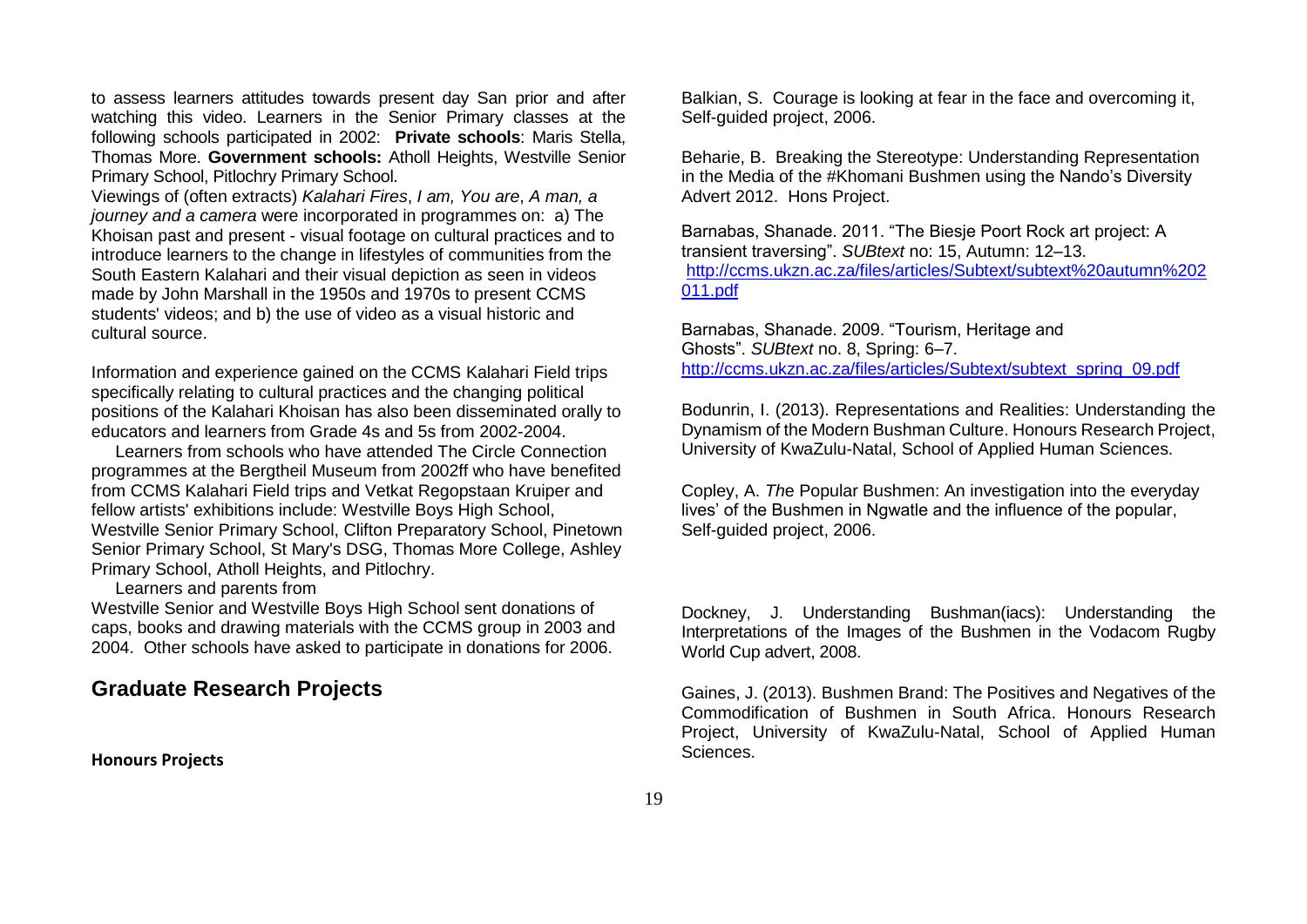Maharaj, A.K. (2013). A Reflexive Body Mapping Study Conducted in Northern Cape. Honours Research Project, University of KwaZulu-Natal, School of Applied Human Sciences.

Nota, P.B. (2013). An Exploration of how the Film "The Gods Must Be Crazy I": Reinforcing the Romanticised (stereotypical) Image of the Bushmen. Honours Research Project, University of KwaZulu-Natal, School of Applied Human Sciences.

Paul, T. (2013). Body Mapping as a Process of Self Representation/Self Actualisation: A Comparative Study/Analysis of the Khwe from Platfontein and the ‡Khomani of the Kalahari. Honours Research Project, University of KwaZulu-Natal, School of Applied Human Sciences.

Jokhun, S. (2012). Researchers' Ethics on the Field: A Kalahari experience. Honours Research Project, University of KwaZulu-Natal, School of Applied Human Sciences.

Mthembu, M. (2012). Presenting Authenticity: ‡Khomani Bushmen and their Representation and Interactions with Tourists. Honours Research Project, University of KwaZulu-Natal, School of Applied Human Sciences.

Govender, A. The Practice of Exhibition: An analysis of Wildebees Kuil rock art centre's exhibition of Bushmen culture, 2008.

Hart, T. Community Radio as a form of Ethnic Minority Media: a Critical Analysis of Identity, Ethnic Audiences and Community. A case study of XK fm and !XU and Kwe of Platfontein. Honours self-guided project, 2007.

[http://ccms.ukzn.ac.za/files/articles/Hons\\_essays/hart%20hons%20es](http://ccms.ukzn.ac.za/files/articles/Hons_essays/hart%20hons%20essay%20ethnic%20minority%20media1,1.pdf) [say%20ethnic%20minority%20media1,1.pdf](http://ccms.ukzn.ac.za/files/articles/Hons_essays/hart%20hons%20essay%20ethnic%20minority%20media1,1.pdf)

Moodley, K. Waiting to be empowered? A critical exploration of the Moderization paradigm in a Third World Country: A Case study of two projects of the ≠Khomani bushmen, Self-guided project.

Peters, K. Researching the Researchers: Being in two places at once, Self-guided project, 2007.

Van der Weg, W. Painting our Portraits: The State of Contemporary San Art in South Africa and its development potential, using the art at Platfontein Kimberley, as a case study, 2007.

### **Associated Outputs**

The multiplier effects of the above work done by CCMS faculty and students (listed above) have resulted in a number of projects done by other organisations that have linked to the CCMS project:

- The **Water Stories** collection includes original stories transcribed from colloquial Afrikaans and notes and translations in English. Illustrations in the book include drawings of the Gariep/Orange River by the 'Eiland' women. Authors include: Lange, M., De Wee, J., van Rooi, M., Malo, M., Sixaxa, E., Hlopezulu, M., Saaiman, N.P. Preface: Morris, D. Publisher: Lange, M., 2007.
- Research and assistance in the activation and evaluation of **!Xaus Lodge**, in the Kgalagadi Transfrontier Park. The Lodge is owned by the Mier and =Khomani communities. The lodge operator, Transfrontier Park Destinations, is connected via the UKZN project with the ≠Khomani and SASI (South African San Institute), and members of the clan (and the Mier) will be employed in a variety of positions, including senior management posts (CCMS research will help to identify potential employees). 2006ff) <http://www.xauslodge.co.za/>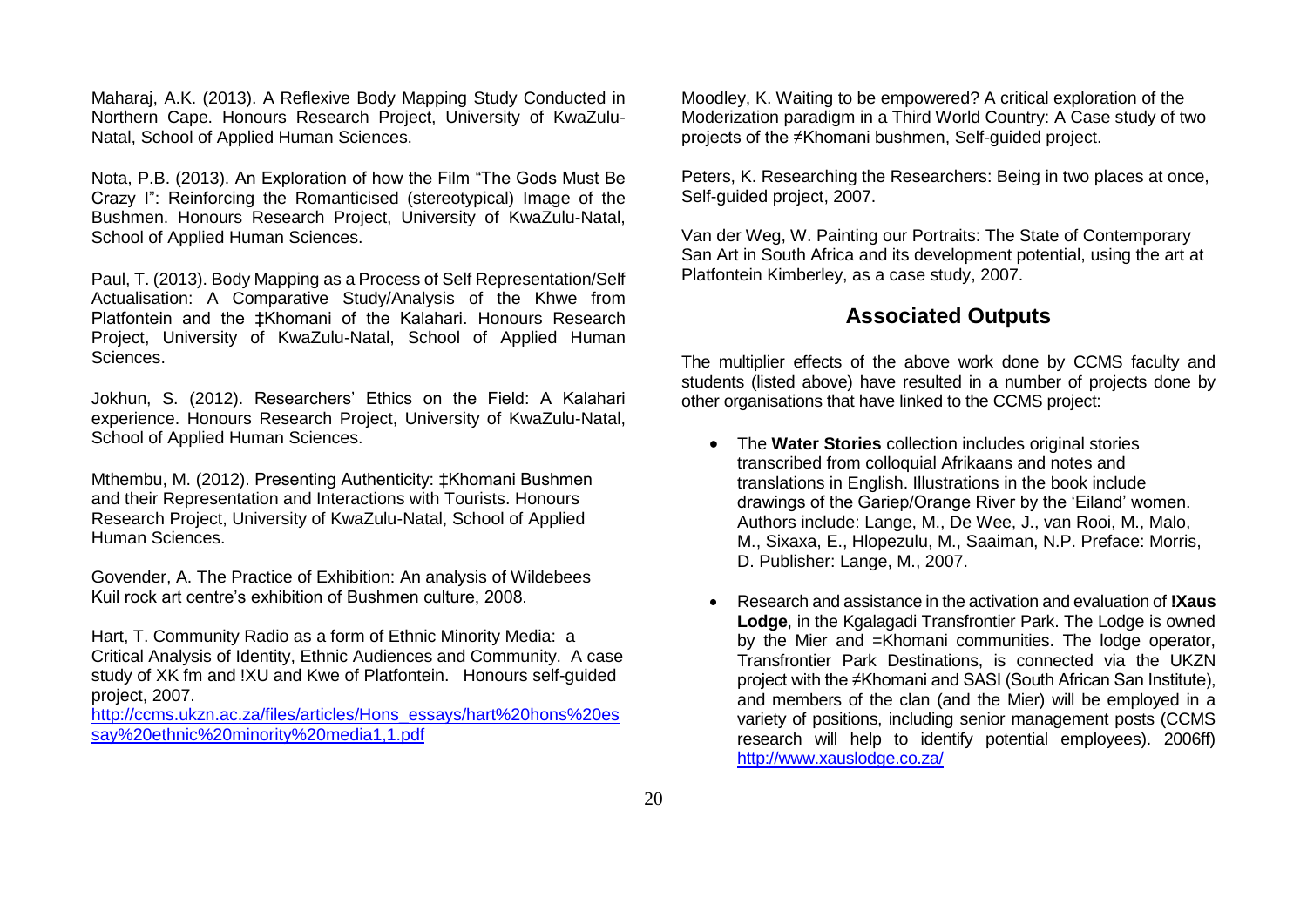- Legambiente, Italy. Full colour **2004 calendar** "On the sand, by the fire / la sabbia el il fuoco". 14 high quality prints of Vetkat Regsoptaan Kruiper's paintings. Legambiente raisied funds via this means to establish a living museum, at Welkom, under the auspices of a trust established by Vetkat and Belinda Kruiper.
- Bregin, E. and Kruiper, B. **KalahariRainSong**. Pietermaritzburg: University of KwaZulu-Natal Press, 2004.
- **Art and Crafts Exibitions**, Bergtheil Museum, Westville, Durban, in association with CCMS, 2001-2006. Featured artists: Vetkat Regopstaan Kruiper, with additional exhibits variously by Rikki Kruiper, Silikat van Wyk, Kobus Malgas and Izak Kruiper, Tolla Witbooi and Dols Koper. These exhibitions, inaugurated at the Bergtheil, have travelled to Pretoria, Pietermaritzburg and Kimberly, amongst other locations. Photographs taken by Sian Dunn exhibited. See [www.vetkat.co.za](http://www.vetkat.co.za/) for further information on exhibitions. A short list is provided below:
- 2001 Bergtheil Museum in association with Culture, Communication and Media Studies, University of Natal. Includes crafts from his community at exhibition.

2001 Natal Museum Services purchased an artwork for their collection.

- 2001 Department of Landscape and Architecture, University of Pretoria-University purchased 14 artworks for their collection.
- 2002 Bergtheil Museum in association with Culture, Communication and Media Studies, University of Natal. Includes fellow Kalahari artists work at exhibition.
- 2003 Evita se Perron in Darling.
- 2003 Bergtheil Museum in association with Culture, Communication and Media Studies, University of Natal. Includes his wife Belinda's poetry at exhibition.
- 2002- Artwork hung at the United Nations for three years as part of an exhibition of Indigenous People's art.
- 2004 Vetkat tours United States of America culminating in his addressing the United Nations. A journalist from American National Public Radio is inspired to create a special feature on Vetkat's art.
- 2004 Bergtheil Museum-selected artworks are exhibited at the launch of his wife, Belinda Kruiper and Elana Bregin's book *Kalahari RainSong*.
- 2004 Exhbition, Bergtheil of Vetkat Kruiper, Kobus Malgas and Izak Kruiper's art.
- 2006 Exhibition at Bergtheil of Vetkat Kruiper's work, launch of Tomaselli (2005)
- 2010 Exhibition at the Bergtheil Museum.

'SAAMLOOP', a collaborative Jewellery Exhibition by Durban University of Technology (DUT) Jewellery Design & Manufacture students work inspired by the art of the late Vetkat Regopstaan Kruiper. The exhibition is hosted by ARROW SA (Art: a Resource for Reconciliation Over the World), Centre for Communication and Media in Society (CCMS) and the opening is funded by the Faculty of Humanities, Development and Social Sciences, University of KwaZulu-Natal Durban. It opens Thursday, April 29 at the Bergtheil Museum, Queens Street, in Westville, Durban.

The exhibition of eclectic jewellery, in a range of materials, builds on the successful cultural exchange Kalahari trip coordinated by ARROW SA in 2009, when ARROW youth from Bechet High School in Sydenham, Durban including DUT jewellery design and manufacture students met Kalahari artists. The students interacted with the artists who were all friends of the late Vetkat Kruiper, whose art inspired the jewellery pieces exhibited at the 2009 'Dream...dream...dream' exhibition. The students and crafts persons exchanged craft ideas and skills.